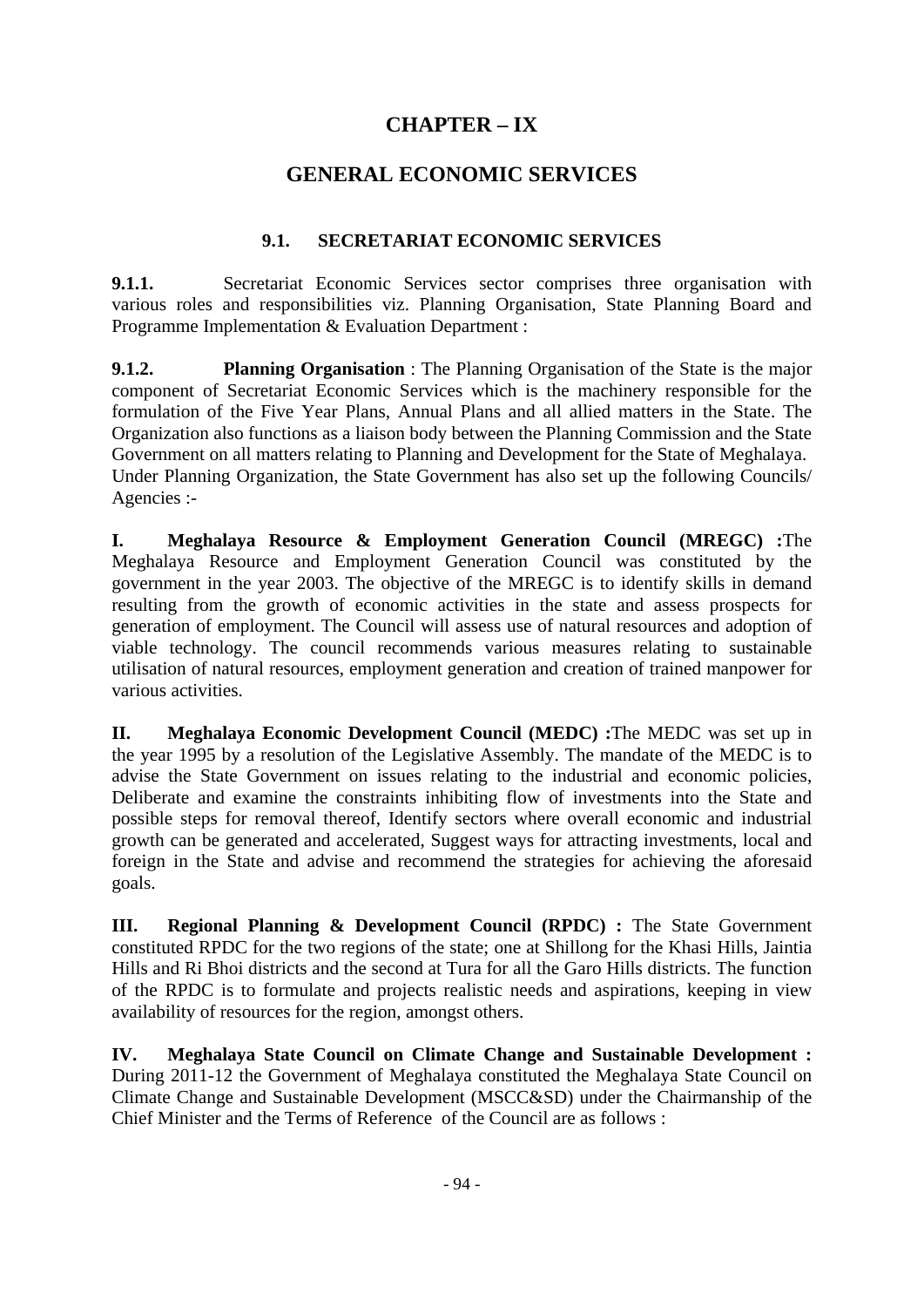- a) Evolve a coordinated response to issues relating to climate change at the State level;
- b) Provide oversight for formulation of action plans in the area of assessment, adaptation and mitigation of climate change;
- c) Periodically monitor key policy decisions and their implementation status;
- d) To approve annual action plan and approach for achieving the objective as deemed appropriate;
- e) Any other function that may be deemed necessary by the Council from time to time.

 Further a **Steering Committee** under the Chairmanship of Chief Secretary is constituted for necessary coordination, monitoring and following up on the agenda of the Meghalaya State Council of Climate Change and Sustainable Development and the Terms of Reference of the Committee are as follows :

- (a) To identify thrust areas/sectors vulnerable to climate change;
- (b) To recommend strategy for a proactive stance on climate change and sustainable development;
- (c) To formulate action plan in the area of assessment, adaptation and mitigation of climate change and sustainable development;
- (d) To make recommendations for an effective and efficient strategic environment management plan in view of climate change based on the review of existing programmes, policies and taking into account the issues related to institutional, legislative and enforcement structures;
- (e) To tap funds from State/Central Government, Financial Institutions recognized by Government and bi-lateral and multi –lateral funding agencies to finance the State Action Plan for climate change;
- (f) To monitor and evaluate implementation of adaptation and mitigation measures;
- (g) To appoint Sub-Committee or Working Group sector wise specifying terms of reference;
- (h) Any other function that may be deemed necessary by the Committee from time to time.

 The Department of Planning being the Nodal Department to handle all inter-sectoral issues relating to climate change and sustainable development including liaison with other States, Central Government and its Agencies, and International Bodies/Organisation, has established a Cell on Climate Change under the Charge of the Principal Secretary. This Cell acts as a Coordinating Unit for formulation and implementation, collection and dissemination of information relating to the Climate Change Management.

 Further, a Project Implementation Unit (PIU) would be set up for implementing and monitoring specific programs identified under the Meghalaya Climate Change Action Plan on a mission mode. The PIU would be led by a senior officer from the State Government and supported by a team of experts including government officials on deputation and external thematic experts.

**9.1.3. Viability Gap Funding** : The Viability Gap Funding Scheme aims at providing financial support to infrastructure projects undertaken through the Government Departments or public private partnerships with a view to make them viable. The State Government has established a Viability Gap Fund to aid the infrastructure projects which face the viability gap due to inherent nature of the project. The Scheme will be implemented by the MBDA. The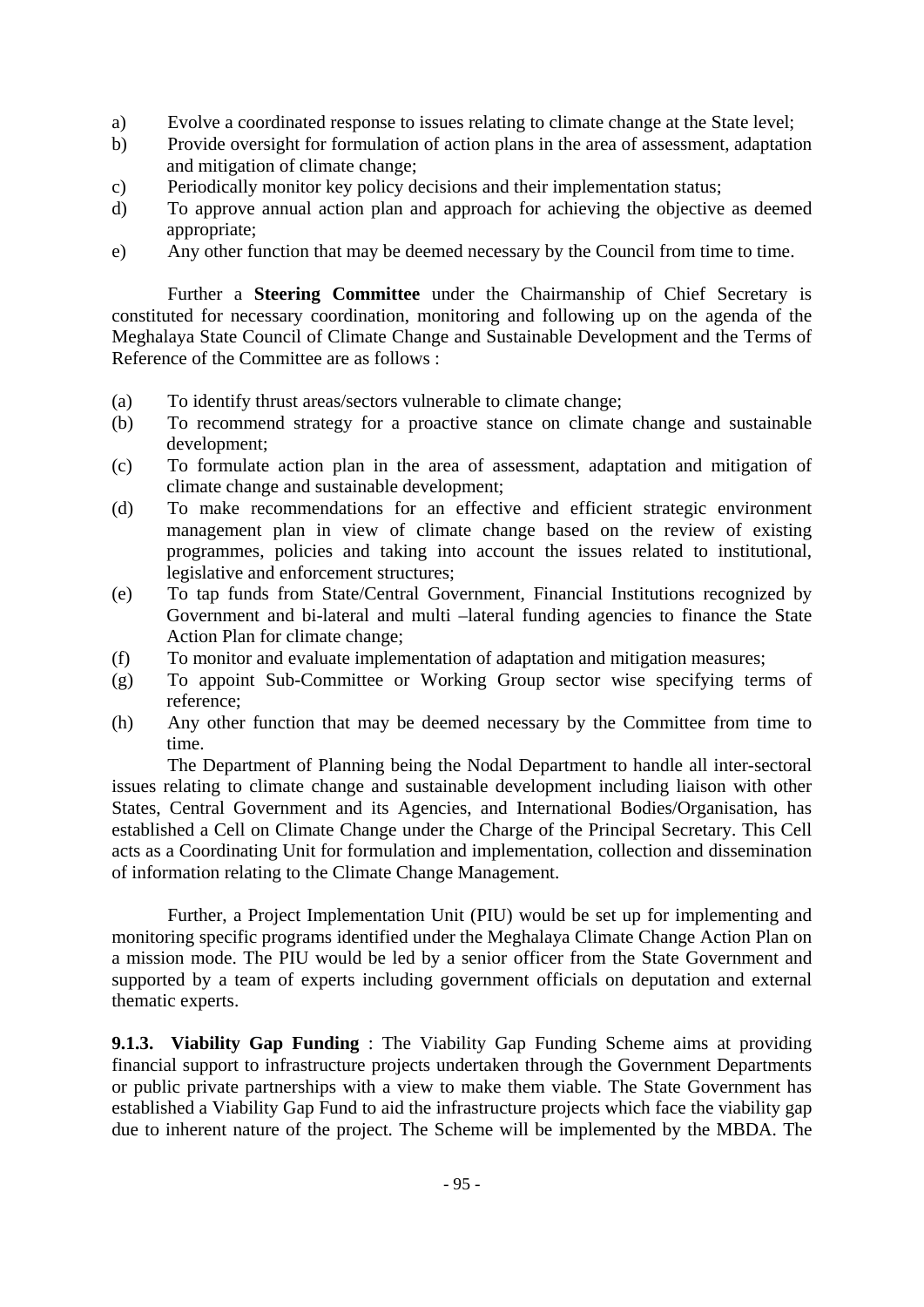scheme was started during 2011-12. For the  $12<sup>th</sup>$  Plan period an amount of Rs 7500.00 lakh is being projected for the scheme.

**9.1.4. State Planning Board (SPB)** : The State Planning Board which is an apex planning body in the State forms a part of Planning Organization at the Headquarter and is actively involved in Plan formulation and reviewing of the implementation of Plan Schemes. At the district level, there is District Planning and Development Council in all District Headquarters to formulate, monitor and review of developmental activities.

**9.1.5. Programme Implementation & Evaluation Department (PIED)** : The Programme Implementation & Evaluation Department is primarily a monitoring Department responsible for reviewing and monitoring of Schemes and projects implemented by various Departments. The Department also liaises with the Government of India in respect of 20 Point Programme and MPLADS. The State Development Reforms Commission, set up under the department, to examine and review the parameters of both Central and State Plan Programmes implemented in the State and suggest reforms wherever needed.

**9.1.6.** During the  $12<sup>th</sup>$  Plan period the Programme Implementation & Evaluation Department plan to developed e-governance systems for effective monitoring and evaluation of the implementation of development programmes in the State. It is proposed that this strategy and objective would be realised during the  $12<sup>th</sup>$  Five Year Plan period (2012-17) starting from the next financial year (2012-13) for a period of five years.

**9.1.7. Incentive for issuing of UIDs under TFC :** The Thirteenth Finance Commission is providing incentive for issuing of UIDs to the beneficiaries of NREGA, NSAP, etc. The scheme will be implemented by the Programme Implementation and Evaluation Department. An amount of Rs  $675.00$  lakh is projected for the  $12^{th}$  Five Year Plan.

**9.1.8. Intervention for Turn-around of Govt PSUs** : This is a new initiative of the State Government aim at reviving the sick Public Sector Units. The scheme will be implemented by the Programme Implementation & Evaluation Department. An amount of Rs. 100.00 lakh is earmarked for the scheme during the Annual Plan 2013-14.

**9.1.9 Institute of Natural Resources** : The institute was set up to facilitate development and dissemination of time-tested conservation technologies and management practices for improved productivity, production-gap enhancement and profitability without deteriorating the natural resource base. During 2013-14 the Institute will continue facilitate resource support for line department and knowledge management on sustainable natural resources for livelihood promotion. An outlay of Rs. 500.00 lakh is proposed for the institute during the Annual Plan 2013-14.

**9.1.10. The Approved Outlay for the Eleventh Plan (2007-12) was Rs 3100.00 lakh and the actual expenditure was Rs 6795.11 lakh and the Projected Outlay for the 12th Five Year Plan is Rs 65000.00 lakh. The agreed outlay for Annual Plan 2012-13 is Rs 5450.00 lakh and the anticipated expenditure for the year is Rs 620.00 lakh**. **The Proposed Outlay for Secretariat Economic Services the Annual Plan 2013-14 is Rs 8375.00 lakh**.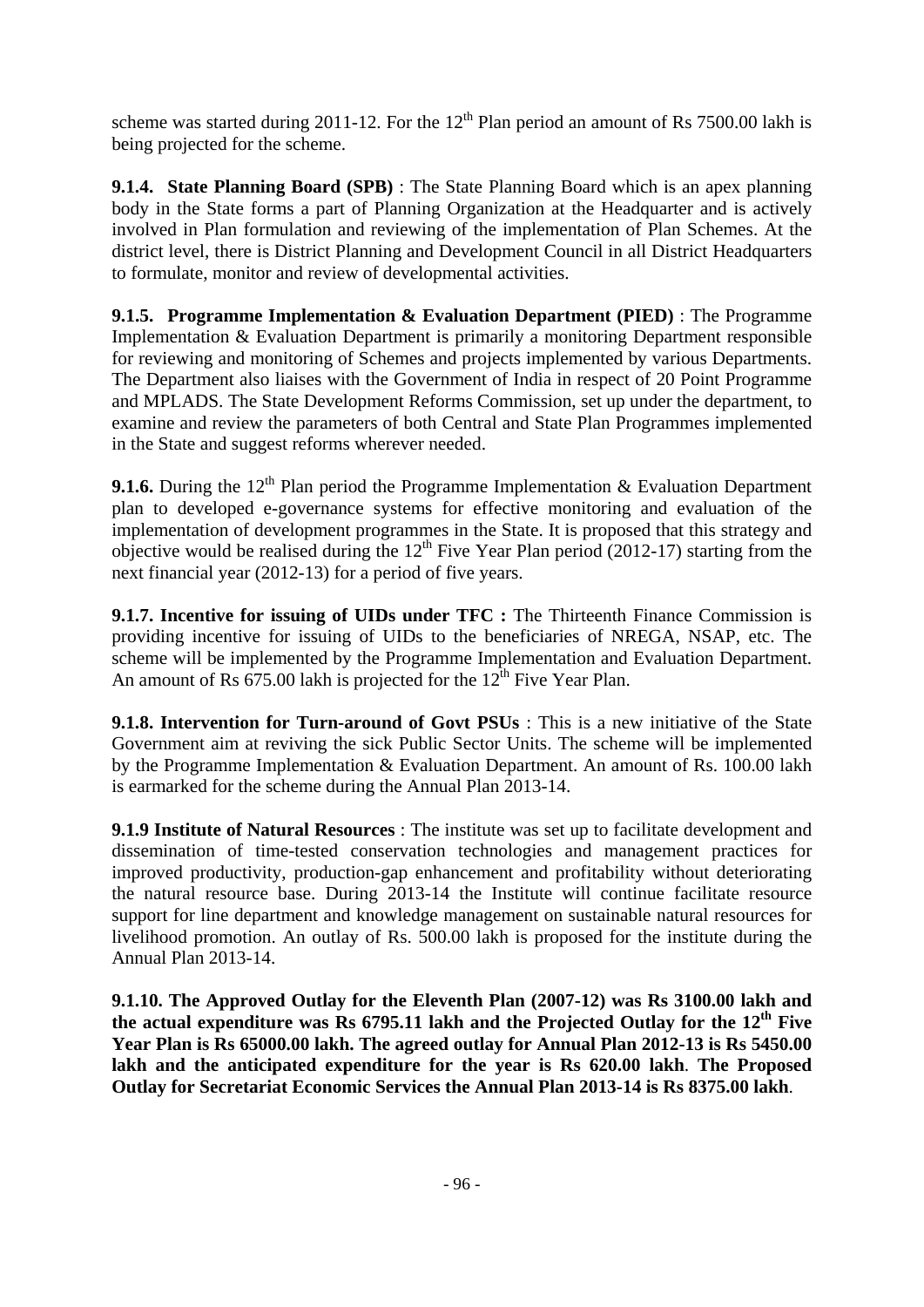**9.1.11**. The broad break-up of the expenditure of Secretariat Economic Services during the Eleventh Five Year Plan and Projected Outlay for  $12<sup>th</sup>$  Five Year Plan and Annual Plan 2013-14 are indicated below :-

|                        |                                                                 |                                              |                                         |                                 |                               |                           |                                   | (Rs in Lakh)                    |  |
|------------------------|-----------------------------------------------------------------|----------------------------------------------|-----------------------------------------|---------------------------------|-------------------------------|---------------------------|-----------------------------------|---------------------------------|--|
| Sl.<br>N <sub>0</sub>  | <b>Name of Schemes</b>                                          | <b>Eleventh</b><br>Plan                      | <b>Elevent</b><br>h Plan                | <b>Actual</b><br><b>Expendi</b> | 12th Five<br><b>Year Plan</b> |                           | <b>Annual Plan (2012-13)</b>      | <b>Annual</b><br>Plan           |  |
|                        |                                                                 | $(2007-12)$<br>Projected<br><b>Outlay at</b> | <b>Actual</b><br><b>Expendi</b><br>ture | ture<br>during<br>2011-12       | Projected<br><b>Outlays</b>   | <b>Approved</b><br>Outlay | Anticipated<br><b>Expenditure</b> | 2013-14<br>(Proposed<br>Outlay) |  |
|                        |                                                                 | 2006-07<br><b>Prices</b>                     |                                         |                                 |                               |                           |                                   |                                 |  |
| $\mathbf{1}$           | $\mathbf{2}$                                                    | 3                                            | $\overline{\mathbf{4}}$                 | 5                               | 6                             | $\overline{7}$            | 8                                 | $\boldsymbol{9}$                |  |
| (i)                    | Planning Machinery<br>at the State and<br>District Headquarter  | 1500.00                                      | 802.02                                  | 210.34                          | 1000.00                       | 190.00                    | 190.00                            | 300.00                          |  |
| (ii)                   | <b>State Planning Board</b>                                     | $\frac{1}{400.00}$                           | 248.92                                  | 40.93                           | 200.00                        | 20.00                     | 20.00                             | 40.00                           |  |
| (iii)                  | Programme<br>Implementation &<br>Evaluation                     | 555.00                                       | 405.78                                  | 69.64                           | 675.00                        | 90.00                     | 90.00                             | 95.00                           |  |
| (iv)                   | Meghalaya Resource<br>& Employment<br><b>Generation Council</b> | 40.00                                        | 4.01                                    |                                 | 75.00                         | 10.00                     | 10.00                             | 60.00                           |  |
| (v)                    | Meghalaya<br>Economic<br>Development<br>Council                 | 65.00                                        | 7.17                                    | 3.03                            | 112.00                        | 15.00                     | 15.00                             | 15.00                           |  |
| (vi)                   | NEC/Regional<br>Meeting                                         | 65.00                                        | 17.84                                   | $\boldsymbol{0}$                | 110.00                        | 15.00                     | 15.00                             | 15.00                           |  |
| (vii)                  | Regional Planning &<br>Development<br>Council                   | 150.00                                       | 121.14                                  | 46.26                           | 48.00                         | 5.00                      | 5.00                              | 10.00                           |  |
| (viii)                 | Core Board on<br>Meghalaya<br>Infrastructure<br>Development     | 25.00                                        | 57.23                                   | $\boldsymbol{0}$                | 105.00                        | 15.00                     | 15.00                             | 0.00                            |  |
| (ix)                   | Incentive for issue of<br>UIDs under TFC<br>Award               |                                              | 0.00                                    | $\overline{0}$                  | 675.00                        | 90.00                     | 90.00                             | 90.00                           |  |
| (x)                    | Studies/Consultancy<br>Services                                 | 100.00                                       | 1787.00                                 | 1787                            | 7500.00                       | 100.00                    | 10.00                             | 100.00                          |  |
| (xi)                   | Capacity Building                                               | 100.00                                       | 464.00                                  | 464                             | 7500.00                       | 100.00                    | 70.00                             | 100.00                          |  |
| (xii)                  | Climate Change<br>Adaptation<br>Programme(EAP-<br>KfW/GIZ)      | $0.00\,$                                     | $0.00\,$                                | $\mathbf{0}$                    | 25000.00                      | 4000.00                   | 0.00                              | 4000.00                         |  |
| (xiii)                 | Climate Change<br>Management                                    | 100.00                                       | 1000.00                                 | 1000                            | 9500.00                       | 200.00                    | 20.00                             | 200.00                          |  |
| (xiv)                  | Viabilty Gap<br>Funding                                         | 0.00                                         | 330.00                                  | 330                             | 7500.00                       | 200.00                    | 20.00                             | 2500.00                         |  |
| (xv)                   | Rainwater<br><b>Harvesting Mission</b>                          |                                              | 50.00                                   | $\overline{0}$                  |                               |                           |                                   |                                 |  |
| (xvi)                  | Institute of<br>Entreprenuership                                |                                              | 500.00                                  | $\boldsymbol{0}$                |                               |                           |                                   |                                 |  |
| (xvii                  | Institute of<br>Governance                                      |                                              | 500.00                                  | $\boldsymbol{0}$                |                               |                           |                                   |                                 |  |
| (xvii)<br>$\mathbf{i}$ | MIS of Planning<br>Department                                   |                                              | $0.00\,$                                | 0.00                            |                               | 100.00                    | 0.00                              | 200.00                          |  |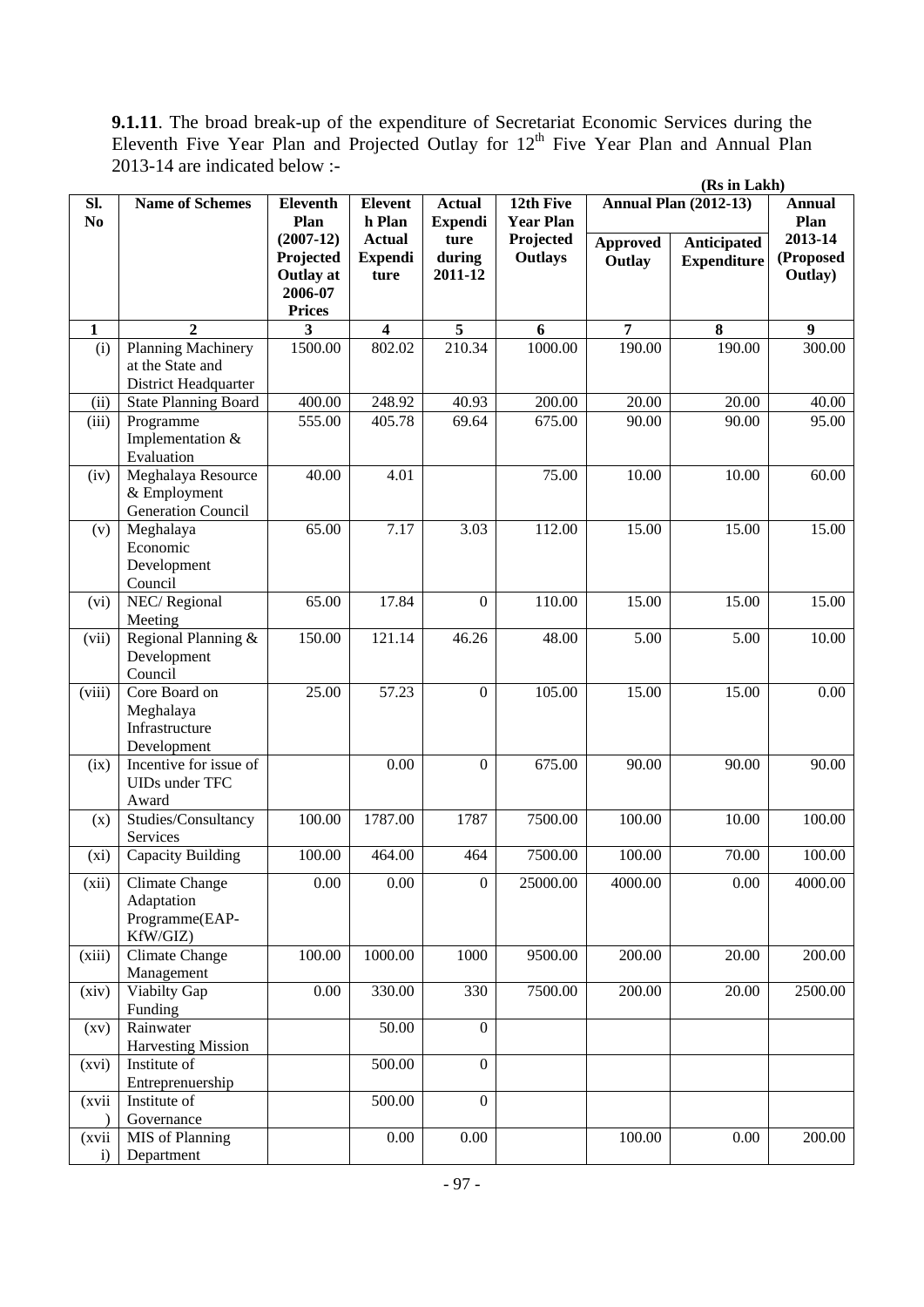| (xix)           | Intervention of Turn-   |          |         |         |          |         |        | 100.00  |
|-----------------|-------------------------|----------|---------|---------|----------|---------|--------|---------|
|                 | around of Govt.         |          |         |         |          |         |        |         |
|                 | <b>PSUs</b>             |          |         |         |          |         |        |         |
| $(\mathbf{xx})$ | <b>Special Training</b> |          |         |         |          |         |        | 50.00   |
|                 | Programmes for          |          |         |         |          |         |        |         |
|                 | Tourism & Health        |          |         |         |          |         |        |         |
|                 | Sectors (MSEPC)         |          |         |         |          |         |        |         |
|                 | <b>TOTAL</b>            | 3100.00  | 6295.11 | 3951.20 | 60000.00 | 5150.00 | 570.00 | 7875.00 |
| (xxi)           | Institute of Natural    | $\Omega$ | 500     | 500     | 5000     | 300.00  | 50.00  | 500.00  |
|                 | Resources               |          |         |         |          |         |        |         |
|                 | <b>GRAND TOTAL:</b>     | 3100.00  | 6795.11 | 4451.20 | 65000    | 5450.00 | 620.00 | 8375.00 |

#### **9.2. TOURISM**

**9.2.1.** Tourism is a pollution-free industry, an eco-friendly industry capable of generating substantial employment opportunities to the people of the State. During the last few years of the State's investment, this sector has provided employment to the daily laborers whenever infrastructures are created. In addition to that unemployed youth have already started taking up income generation activities by establishing mini private parks, hotels, restaurants etc. Because of this, efforts are being made to create a congenial atmosphere for the development of tourism in the State. The Department also realizes that Tourism in Meghalaya has a lot of Potential as it provides the basic Framework for ecologically sustainable tourism with livelihood opportunities for local communities. Towards this objective the Department during the Plan will consider the following as thrust areas for tapping the tourism potential available in the state:

The thrust areas for tapping the tourism potential available in the state are:

**Nature Tourism:** The abundant natural beauty is a major asset which can promote tourism industry if adequate tourism infrastructure is provided.

**Adventure/Sports Tourism**: The State offers some of the finest routes for trekking in both mild and difficult terrain. The slopes with high rocky cliffs have ample scope for the development and promotion of outdoor sports like rock climbing, etc. There is ample scope for other sports like para gliding, Water sports, angling etc.

**Rural Tourism and Legend Tourism**: Village /Rural Tourism is a new concept where Tourists are encouraged to visit the villages, stay there and spend time in the peaceful environment of the villages and familiarize themselves with the unique culture of the villages. Places like Mawlynnong, Laitkynsew etc are becoming popular places for the visitors. Majority of places in the rural areas of Meghalaya are associated with myths and legends. Training the local youth in the field of folklore for reciting legends, myths, folktales etc during important events would help in promoting this product.

**Cultural Heritage:** Meghalaya is rich in culture and this attracts a lot of domestic and foreign tourists. This age-old culture has been handed down to the present progeny by their forefathers. Villagers in rural areas are still holding on to their ancient customs, usages and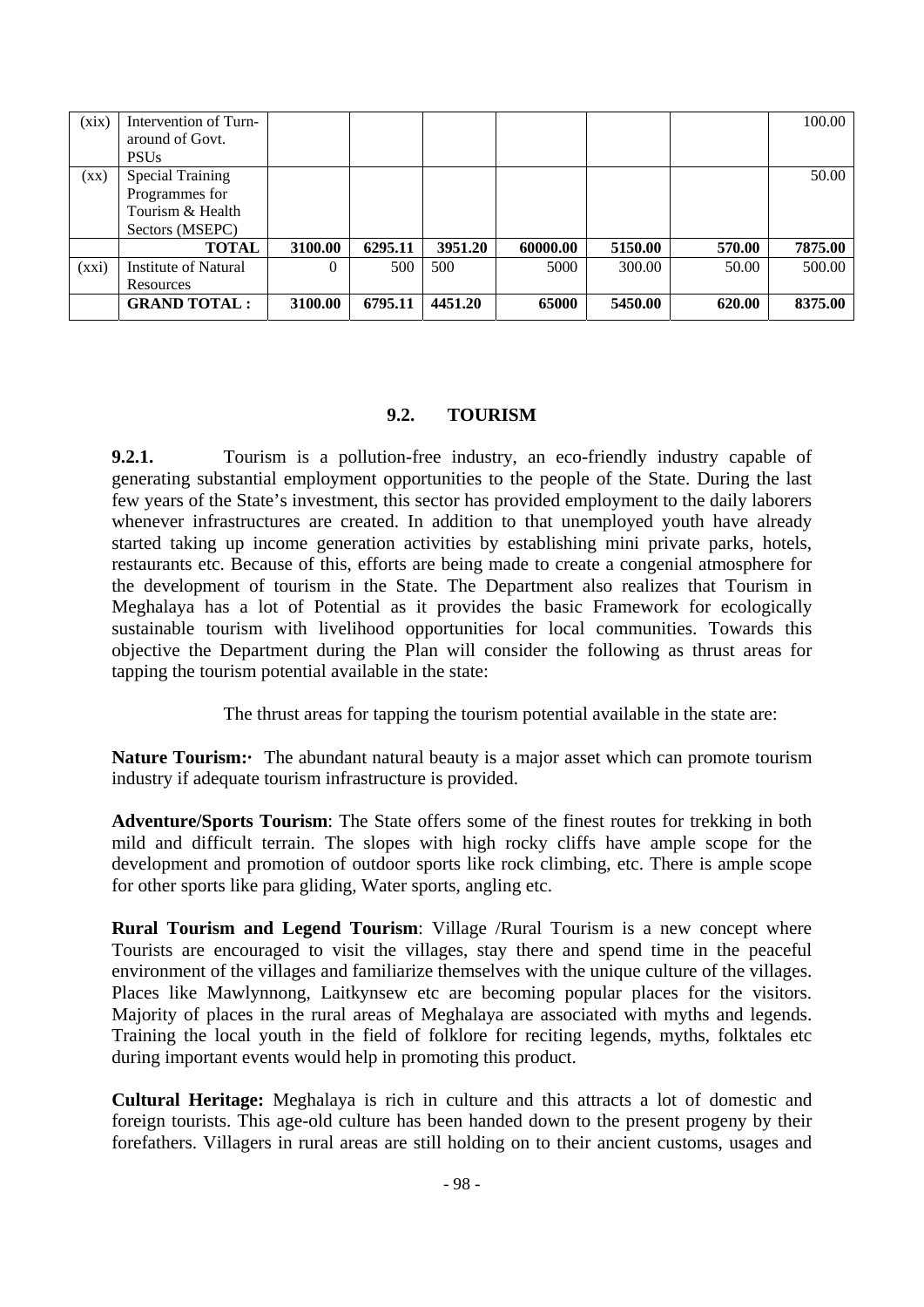traditions. This could provide a tremendous opportunity for exposing to culture buffs around the world. There are Fairs and Festivals which are celebrated in the State throughout the year. Publicity of the calendar of events will be taken up to make them a major attraction.

**Music Tourism:** The people of the state love Music. A number of worlds well known bands have come to Meghalaya and enthralled the youths of the region. Such events could be tied up with major festivals in the State.

**Golf Tourism:** Meghalaya prides itself in having one of the oldest natural 18- holes golf course in the world. With some improvements in the surroundings and attitude of the people, it has the potential of attracting golfers from all over the world because the game could be played practically all the year round.

**Eco Tourism:** has a lot of Potential as it provides the basic Framework for ecologically sustainable tourism with livelihood opportunities for local communities. Tourism facilities shall be developed around the National parks and sanctuaries and shall be integrated as a Tourism product. In collaboration with Forest and Environment Department of the State, Following Steps will be taken:

- 1. Eco Tourism activities will be regulated in a manner that preserves the health, scenic beauty and natural attributes of the Eco tourism sites.
- 2. Local communities will be trained and motivated to be an integral part of the eco tourism activities.
- 3. Eco Tourism will compulsorily focus on providing eco sustainable livelihood support to the local communities.

**Cave Tourism:** Meghalaya has been of interest to the caving community fraternity for many years. About 520 caves have been explored and mapped (some partially) yielding a total cave passage mapped to 280 kms only, including most of the longest and the deepest caves in the sub continent. Krem liat prah (length of 22,203 Kms) is the longest cave and Synramg Pangiang (317 Kms) is the deepest cave, both located in Jaintia Hills. Cavers from UK, Germany, Austria, Ireland and US have been visiting Meghalaya for exploring these caves. Not many of these caves have been developed or promoted adequately. The potential of discovering more caves in Meghalaya is enormous. The Department will work closely in collaboration with the Meghalaya Adventures' Association to organize more expeditions and involve cavers from different parts of the world to come and share the experience the glory that only nature can bestow.

**MICE Tourism:** Shillong being a year round destination could be segmented as a perfect destination for MEETINGS, INCENTIVES, CONVENTIONS and ENTERTAINMENT with required infrastructure and proper road and air connectivity.

**The Meghalaya Tourism and Investment Promotion Scheme :** This scheme has been launched in 2012 to assist entrepreneurs interested in setting up homestays and resorts. Awareness camps were held in popular tourist destinations to publicize the scheme and many more will be held during 2013-14.Publicity campaigns such as advertisements in both electronic media like Times Now and NDTV as well as in all leading national publications has also helped in promoting tourism in the State.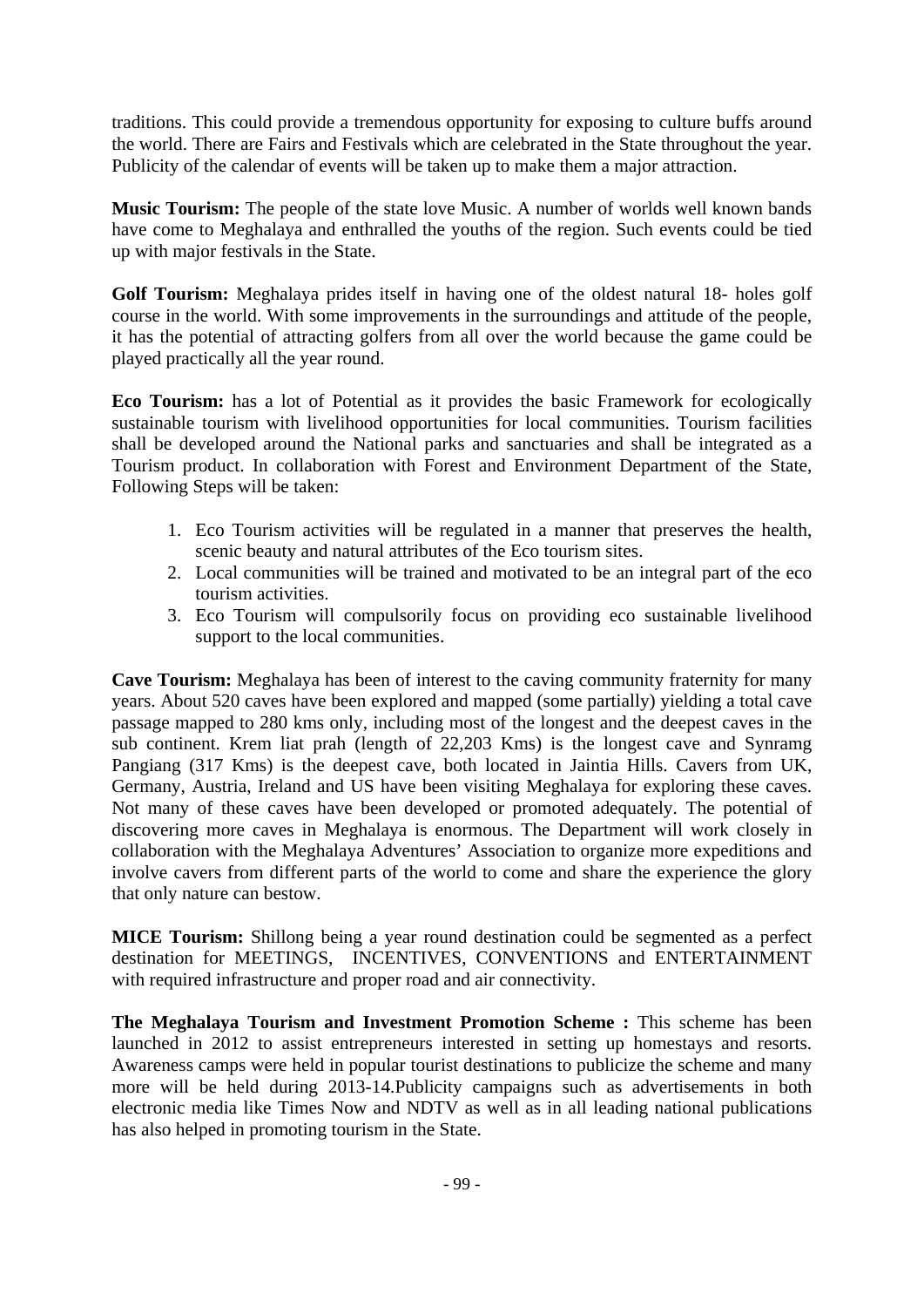## **9.2.2. Achievements during the Eleventh Plan (2007-12) :-**

 The Eleventh Plan projected outlay under Tourism was **Rs.3500.00 lakh**. The actual expenditure during the Eleventh Plan was **Rs.4217.72 lakh**. The latest figure of Tourists arrivals to the State during 2007 – 2012 is indicated below, which has also shown an overall increase every year.

|          | 2007   | 2008   | 2009   | 2010   | 2011   | 2012   |
|----------|--------|--------|--------|--------|--------|--------|
| Domestic | 457685 | 549954 | 591398 | 652756 | 667504 | 680254 |
| Foreign  | 5267   | 4919   | 4522   | 4177   | 4803   | 5313   |
| Total    | 462952 | 554873 | 595920 | 656933 | 672307 | 685567 |

## **9.2.3. Approach & strategy :**

The approach to the  $12<sup>th</sup>$  Plan is based on the concept that in a State like Meghalaya where the employment opportunities are less, enhanced investment in the sector will provide the necessary push for generation of employment in the State. This will increase the GDP which will be in pursuance of the objectives as laid down in the document. The Department aims at a target of providing over 1000 rooms as additional accommodation and training about 50,000 individuals on capacity building and skill development during the  $12<sup>th</sup>$ Plan. The Department also recognized the fact that Tourism in the State cannot be the responsibility of the State Government alone as there are many stakeholders involved e.g the Hotel owners, the travel operators, the transport operators , the community etc. While the Government will continue to play a major role as a facilitator, each one of them has to discharge their role and responsibly for the overall interest and the success of Tourism in the State.

 Towards this end, the strategy of the Department is to adopt a Tourism Mission for augmentation of tourist accommodation facilities, capacity building and skill development of the local population and brand building to project **"Meghalaya as the most preferred Tourist Destination within the Country and abroad"** in the next five years.

 The core inspiration for this Tourism Mission is that the State has the potential to attract Tourists of different interests and that our Stakeholders has the capacity to provide the best Hospitality services comparable to the best in the region.

### **9.2.4. Strategies for achievement of the Tourism Mission are as Follows :- (a) Augmentation of Accommodation:**

 There has been an overall increase in the number of tourist traffic visiting the State by about 74 % over the year 2005. The increase in the Tourist inflow to the State is very encouraging and there is a need to create more infrastructures for the Tourists. According to estimates available with the Department, the number of beds available to accommodate the Tourists visiting the State is inadequate. The Department would ensure that development of infrastructure needs are fully met by harnessing funds from different sources available, the Government, both State and Central, the Financial Institutions and Private investments including the PPP mode. The State Government has also notified the "**Meghalaya Tourism Development and Investment Promotion Scheme 2012**" wherein following Assistances would be given to eligible entrepreneurs :-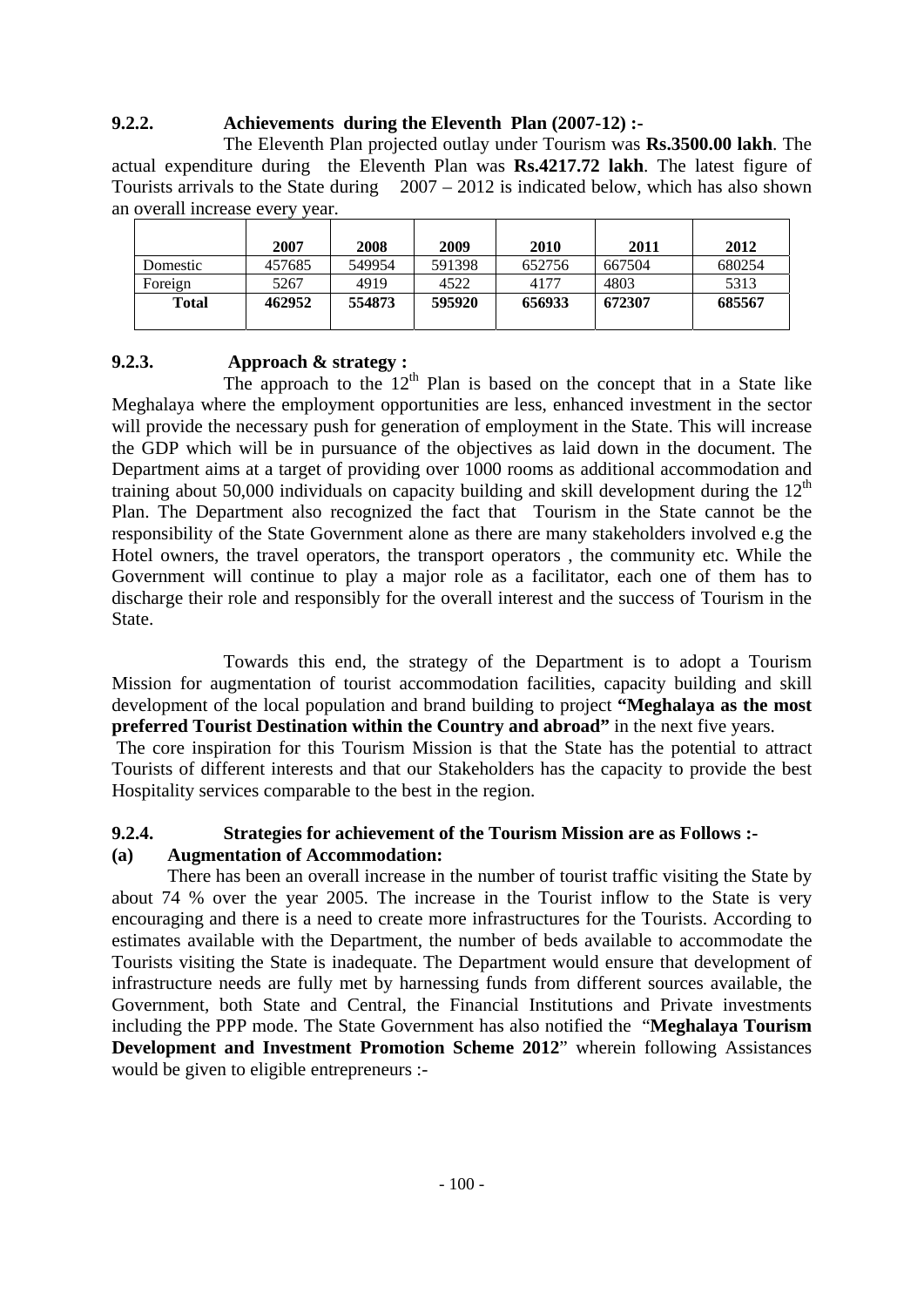- 1. Assistance to entrepreneurs for creation of Homestays amounting to 30% of the project cost limiting the project cost to Rs16.00 Lakh.
- 2. Assistance to entrepreneurs for creation of Resorts amounting to 30% of the project cost limiting the project cost to Rs. 100.00 Lakh.

 Creation of a theme village which will be a window to the indigenous culture of Meghalaya with the concept of creation of a living museum ( study untouched village, then recreated), sustainable development centre ( ecologically correct, socially fair and economically viable) which will be on a plastic free concept. The theme village will be based on the three basic needs of food, clothes and shelter which will all be traditional.

### **(b) Training, Capacity building and skill building:**

 **The challenge is to build the capabilities, especially that of the community, to generate meaningful livelihood and treat tourism as an Industry, a means for employment and to enable them to earn respectable earnings.** The first step in the way forward would be to motivate the stakeholders to form their own associations to adhere to certain adopted principles in whatever form of services they are providing, for comfort, safety, cleanliness etc and ensuring the convenience of the Tourists. They and their associations are provided sufficient capacities to manage the external environment, enable them to access finance, and to expand their skills and assets and convert them into meaningful livelihoods.

 The stake holders shall be provided with the requisite skills for managing their institutions, linking up with markets, managing their existing livelihoods, enhancing their capacity for providing the best hospitality services. A multi-pronged approach is, envisaged, for continuous capacity building of the targeted groups in order to improve the quality of Tourism products. A target is set for training about 50000 individual youths within the next five years. These individuals shall be provided with the requisite skills for managing their institutions, linking up with markets, managing their existing livelihoods, enhancing their capacity for providing the best hospitality services. A multi – pronged approach is envisaged for continuous capacity building of the target groups in order to improve the quality of tourism products.

**(c) Brand building:** Support for marketing the different products. The range of activities, in marketing support, includes publicity, survey market research, and support partnerships with public and private organizations and their networks/associations for these activities.

Creating a Brand image of Meghalaya on the same lines as 'Incredible India' will be developed by the tagline, catchy slogans, signature tunes, innovative and market focus ad – campaigns. Proactive promotional measures would be undertaken for creating the image of the State as a safe and enjoyable destination duly supported by good infrastructure and facilities at the destination.

**9.2.5** The broad break up of the Eleventh Plan (2007-12) outlay, actual expenditure during (2011-12), the anticipated expenditure during (2012-13) and the budgeted outlay for (2013-14) are shown in the table below :-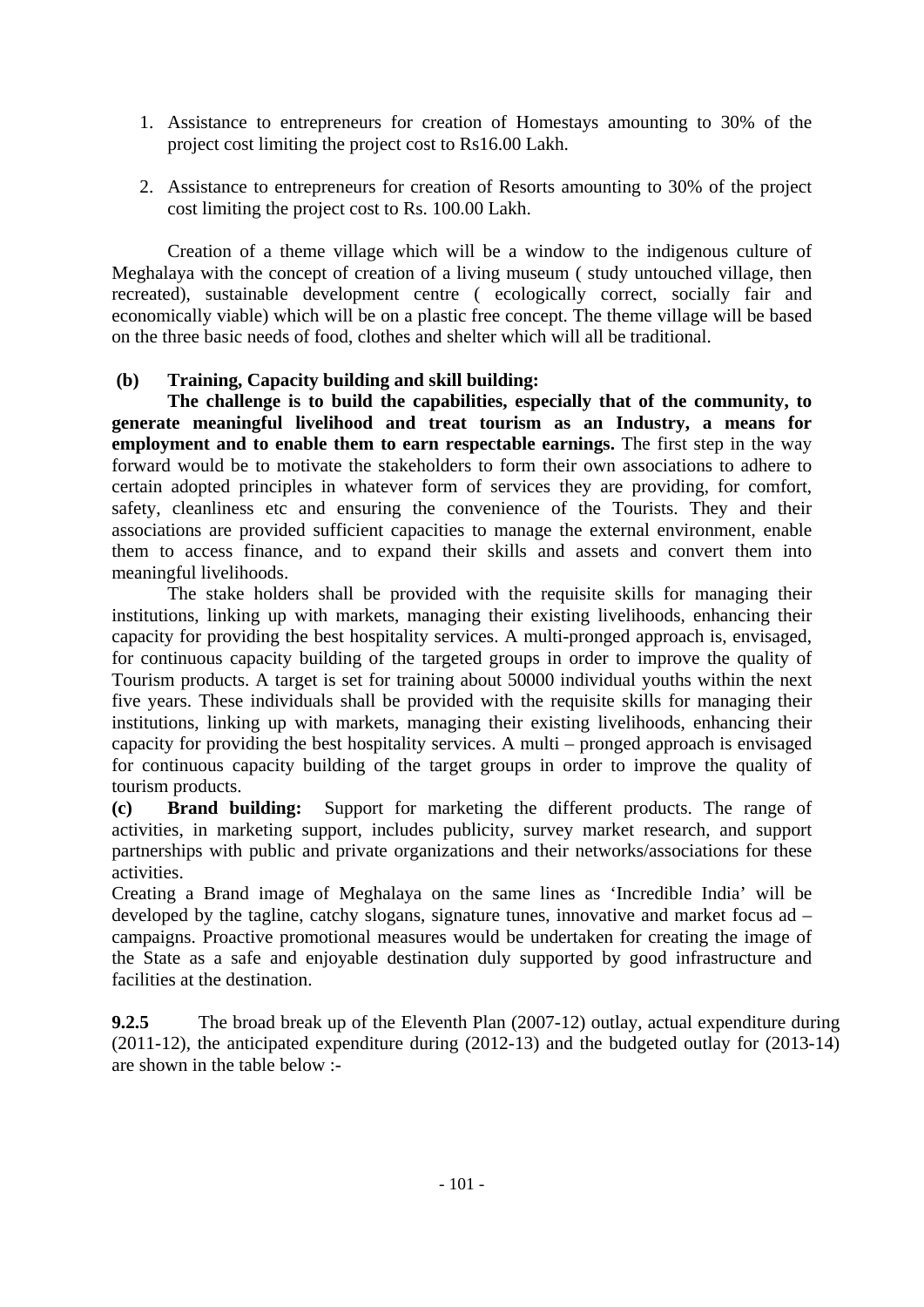|                |                                                           |                 |                 |                |                |                    | (Rs. in lakhs) |                 |
|----------------|-----------------------------------------------------------|-----------------|-----------------|----------------|----------------|--------------------|----------------|-----------------|
| SI.            |                                                           | <b>Eleventh</b> | <b>Eleventh</b> | <b>Annual</b>  | $12^{th}$ Plan | <b>Annual Plan</b> |                | <b>Annual</b>   |
| No.            | <b>Major Heads/Minor Heads of</b>                         | Plan            | Plan            | plan           | $(2012-17)$    | 2012-13            |                | Plan            |
|                | <b>Development</b>                                        | 2007-12         | 2007-12         | 2011-12        | Projecte       |                    |                | 2013-14         |
|                |                                                           | Projected       | <b>Actual</b>   | <b>Actual</b>  | d Outlay       | Approved           | Anti.          | <b>Proposed</b> |
|                |                                                           | Outlay          | Expdr.          | <b>Expendi</b> |                | Outlay             | Expdr.         | Outlay          |
|                |                                                           | $(at 2006 -$    |                 | ture           |                |                    |                |                 |
|                |                                                           | 07 prices)      |                 |                |                |                    |                |                 |
| 1              | $\boldsymbol{2}$                                          | 3               | 4               | 5              | 6              | 7                  | 8              | 9               |
| $\mathbf{1}$   | Development of Tourist Spots.                             | 203.00          | 1076.43         | 532.47         | 2500.00        | 1650.00            | 1080.00        | 2200.00         |
| $\overline{2}$ | Provision of wayside amenities                            |                 |                 |                |                |                    |                |                 |
|                | and infrastructures connecting                            |                 |                 |                |                |                    |                |                 |
|                | Cherrapunjee to Kynrem                                    |                 |                 |                |                |                    |                |                 |
|                | Falls(formerly known as                                   |                 |                 |                |                |                    |                |                 |
|                | Nianglang)                                                | 100.00          | 7.82            |                | 850.00         | 50.00              | 32.73          |                 |
| 3              | Tourist Bungalow in Tura.                                 | 50.00           |                 |                |                |                    |                |                 |
| $\overline{4}$ | Provision of Yatri Niwases                                | 50.00           | 2.53            |                |                |                    |                |                 |
| 5              | Provision of Way side Amenities/                          |                 |                 |                |                |                    |                | 100.00          |
|                | Tourist Bungalow.                                         | 60.00           | 203.25          | 106.41         |                |                    |                |                 |
| 6              | Transport facilities for Tourist                          | 50.00           |                 |                |                |                    |                |                 |
| $\tau$         | Financial Assistance to MTDC                              | 150.00          | 167.67          | 100.00         | 350.00         | 50.00              | 32.73          | 50.00           |
| 8              | <b>Tourism Promotion Subsidy</b>                          | 200.00          |                 |                | 500.00         | 47.00              | 30.76          | 21.00           |
| 9              | Salaries/honorarium, hospitality,                         |                 |                 |                |                |                    |                |                 |
|                | rents etc. to Chairman & Vice                             |                 |                 |                |                |                    |                |                 |
|                | Chairman MTDC                                             |                 | 9.19            | 9.19           | 80.00          | 13.00              | 8.51           | 15.00           |
| 10             | <b>Training Facilities</b>                                | 50.00           | 14.80           | 4.68           | 100.00         | 4.00               | 2.62           | 5.00            |
| 11             | <b>Hospitality Schemes</b>                                | 50.00           | 20.81           | 6.63           | 75.00          | 8.00               | 5.24           | 8.00            |
| 12             | <b>Publicity Tourist festival</b>                         | 450.00          | 622.51          | 211.38         | 1200.00        | 100.00             | 65.45          | 150.00          |
| 13             | Printing of Publicity Materials                           | 250.00          | 229.24          | 72.50          | 1500.00        | 50.00              | 32.73          | 100.00          |
| 14             | Other Tourist Information Centre                          | 80.00           | 86.33           | 30.72          |                |                    |                |                 |
| 15             | Production of Documentary Film                            | 80.00           | 93.07           | 55.15          | 100.00         | 5.00               | 3.27           | 10.00           |
| 16             | Purchase of Boats                                         | 50.00           |                 |                |                |                    |                |                 |
| 17             | Wildlife Tourism (Trekking in                             |                 |                 |                |                |                    |                |                 |
|                | <b>Natural Reserves)</b>                                  | 50.00           |                 |                |                |                    |                |                 |
| 18             | Development of Caves                                      | 50.00           | 125.00          | 125.00         | 375.00         | 125.00             | 81.82          | 125.00          |
| 19             | <b>Adventure Tourism</b>                                  | 20.00           | 25.00           |                | 100.00         | 5.00               | 3.27           | 5.00            |
| 20             | Direction & Administration                                | 250.00          | 151.71          | 46.36          | 450.00         | 68.00              | 44.51          | 80.00           |
| 21             | <b>Tourism Mission for IBDP</b>                           |                 |                 |                | 5000.00        | 550.00             | 360.00         | 100.00          |
| 22             | Food Craft Institute                                      | 50.00           | 7.30            | 7.30           | 400.00         | 14.00              | 9.16           | 20.00           |
| 23             | Provision of Consultant Fees for                          |                 |                 |                | 100.00         |                    |                |                 |
| 24             | Project Formulation<br><b>Travel Circuits(Golf Course</b> | 20.00           |                 |                |                |                    |                |                 |
|                |                                                           | 200.00          | 14.75           |                |                |                    |                |                 |
| 25             | Development)<br>Land acquisition                          |                 |                 |                | 200.00         |                    | $\overline{a}$ |                 |
| 26             | Yatri Niwas at Shillong                                   | 25.00           |                 |                |                |                    |                |                 |
| 27             | Tourist Bungalow at Williamnagar                          | 25.00           |                 |                |                |                    |                |                 |
| 28             | Improvement of Pine Wood Hotel                            | 50.00           | 105.50          | 100.00         |                |                    |                | 10.00           |
| 29             | Crowborough Hotel                                         | 25.00           |                 |                |                |                    |                |                 |
| 30             | Shillong Orchid Hotel                                     | 152.00          |                 |                |                |                    |                |                 |
| 31             | Orchid Inn at Thadlaskein                                 | 5.00            |                 |                |                |                    |                |                 |
| 32             | Directorate of Tourism Office                             |                 |                 |                |                |                    |                |                 |
|                | Paryatan Bhawan                                           | 60.00           |                 |                | 500.00         | 1.00               | 0.65           | 1.00            |
| 33             | Constn.of New Hotel/Tourist                               |                 |                 |                |                |                    |                |                 |
|                | Bungalow etc.                                             | 55.00           |                 |                | 500.00         | 10.00              | 6.55           |                 |
| 34             | <b>Infrastructural Development at</b>                     |                 |                 |                |                |                    |                |                 |
|                | Sacred Lum Sohpetbneng                                    | 20.00           |                 |                |                |                    |                |                 |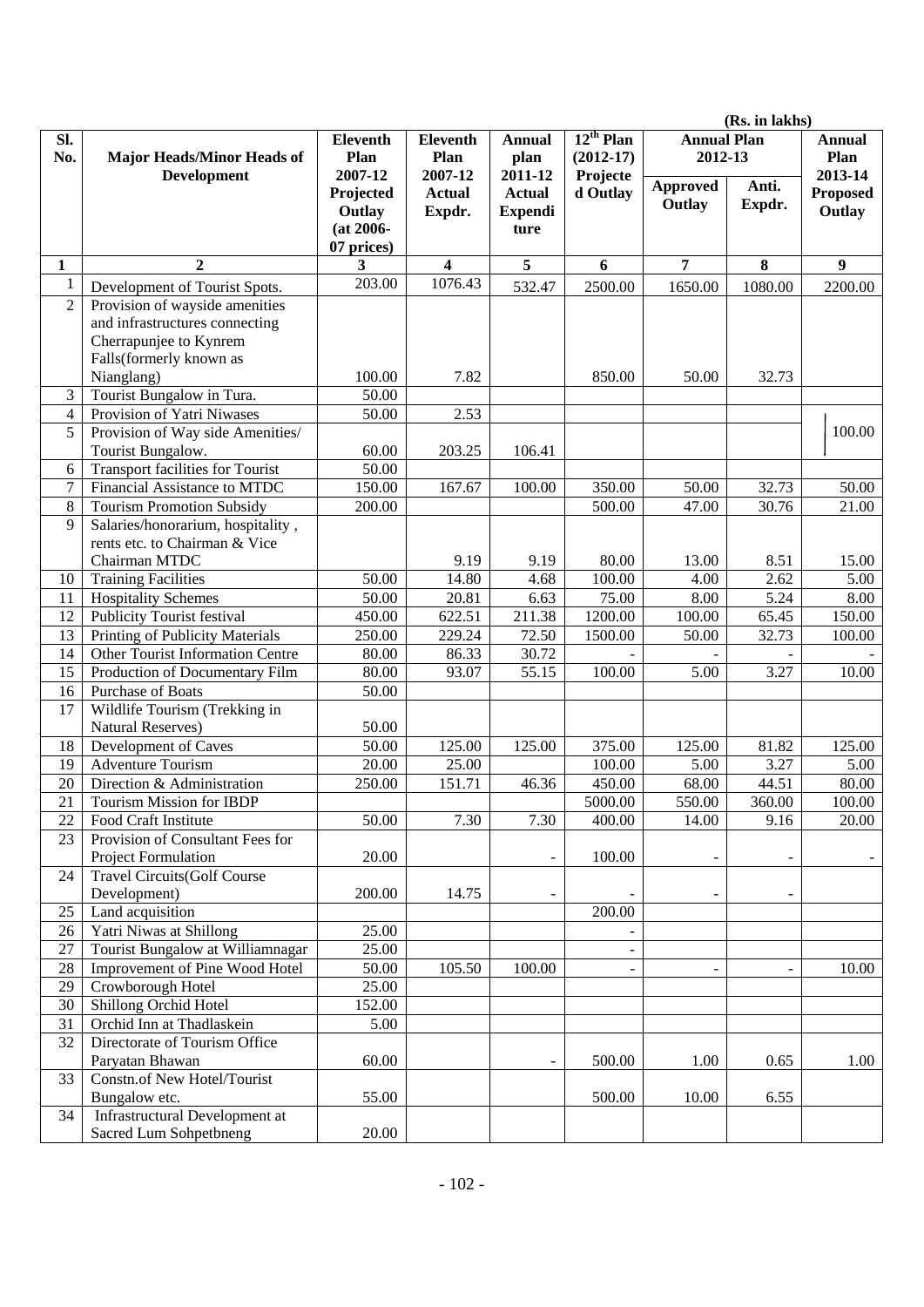| 35 | Provision of approach road and<br>wayside amenities connecting<br>Umsohpeing and Riangtheid<br>waterfalls near Mawjiej Village,<br>West Khasi Hills | 60.00   |         |         |          |         |         |         |
|----|-----------------------------------------------------------------------------------------------------------------------------------------------------|---------|---------|---------|----------|---------|---------|---------|
| 36 | Provision of approach road and<br>wayside amenities connecting the<br>Sacred Lum Mawirang near<br>Myndo Village, West Khasi Hills                   | 40.00   |         |         |          |         |         |         |
| 37 | Provision of Community Based<br>Projects/Infrastructures                                                                                            | 350.00  |         |         |          |         |         |         |
| 38 | Provision of approach road and<br>wayside amenities connecting Ara<br>Waterfall near Kamriangsih<br>Village, West Khasi Hills                       | 30.00   |         |         |          |         |         |         |
| 39 | Provision of approach road and<br>wayside amenitites connecting to<br>Syntu Ksiar                                                                   | 20.00   |         |         |          |         |         |         |
| 40 | Provision of approach road and<br>wayside amenities connecting to<br><b>Kyllang Rock</b>                                                            | 35.00   | 25.73   |         |          |         |         |         |
| 41 | Provision of approach road and<br>wayside amenities connecting to<br>Mawthadraishan                                                                 | 35.00   |         |         |          |         |         |         |
| 42 | <b>Establishment of Task Force</b><br><b>Committee for Tourism</b><br>Development.                                                                  |         |         |         | 20.00    |         |         |         |
| 43 | Dev. of Mir Jumla Heritage Site &<br>Dev. of a Park at Gasupara, West<br>Garo Hills (SPA).                                                          |         | 170.00  |         |          |         |         |         |
| 44 | Tourism Promotion Subsidy under<br><b>NABARD</b> Loan                                                                                               |         |         |         |          |         |         |         |
| 45 | <b>Establishment of Food Craft</b><br>institute, Hotel Management<br>Institute, Tourism related Institute<br>under NABARD Loan                      |         | 35.44   |         |          |         |         |         |
| 46 | <b>Assistance from Financial</b><br>Institution under NABARD Loan.                                                                                  |         | 1023.64 | 423.64  |          |         |         |         |
|    | <b>Total</b>                                                                                                                                        | 3500.00 | 4217.72 | 1831.43 | 15000.00 | 2750.00 | 1800.00 | 3000.00 |

#### **9.3 CIVIL SUPPLIES**

**9.3.1** The Projected Outlay for the **12th Five Year Plan (2012-17) is Rs 850.00 lakh**s. **The Approved Outlay** for the **Annual Plan 2012-2013** was **Rs.105.00 Lakhs** which is anticipated to be utilized in full. **The Proposed Outlay** for the **Annual Plan 2013-14** is **Rs.130.00 lakhs** which include the **ACA** amount of **Rs**.**90.00 Lakhs** for **Annapurna Scheme.**

**9.3.2** During 2012-13, the amount of Rs. 105.00 Lakhs was utilized for continuation of the on-going schemes/programmes namely distribution of Essential Commodities through Vans/Fair Price Shops in the urban/rural areas and far - flung areas under the supervision/control of the Deputy Commissioners/ Sub-Divisional Officers,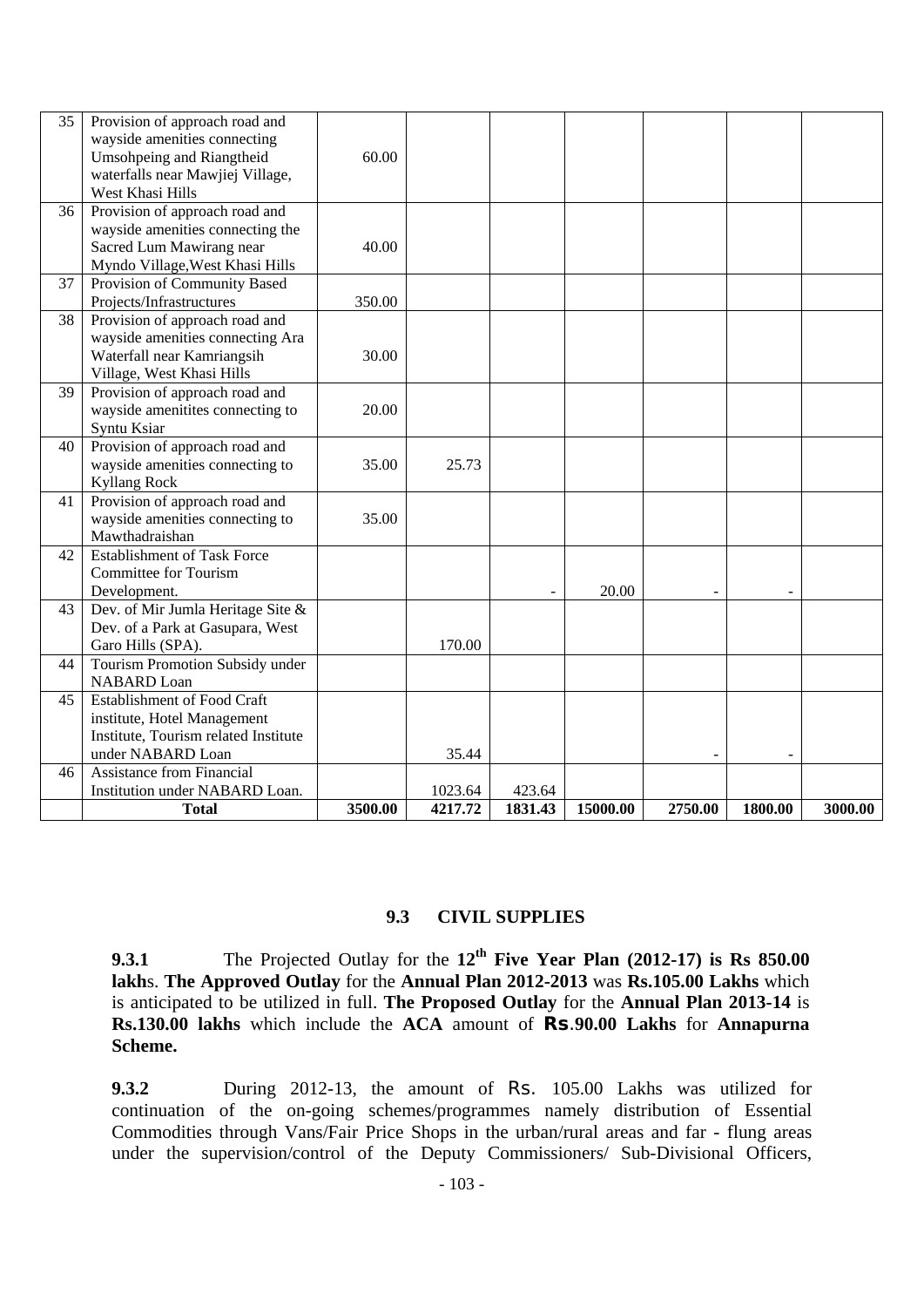enumeration of urban households in the State for the purpose of issuing computerized Family Identity Card.. The State Commission at the State level and the District Fora at the District level deals with the consumers' disputes/ grievances and the State Commission also act as an appellate authority on the decisions/award of the District fora. Consumer Awareness Programme throughout the State were organized by the Deputy Commissioners/ Sub-Divisional Officers alongwith the Local Dorbars/ NGOs and Public Leaders to create awareness amongst the public consumer about the implementation and functioning of the Targetted Public Distribution System in the State, and for redressal of their grievances/ rights as stipulated in the Consumer Protection Act, 1986. The Annapurna – NSAP Scheme was implemented under which 10 Kgs. of Rice is provided free of cost per month to each indigent Old Age Person not covered under the National Old Age Pension Scheme.

### **9.3.3 Programmes for Annual Plan 2013-14** :-

### **1. NSAP - Annapurna :**

The scheme, which is under Additional Central Assistance entails supply of **10 Kgs** of **Rice** free of cost per Month to each **Indigent Old Age Person** not covered under the **National Old Age Pension Scheme**.

# **2. Family Identity Card:**

Under the targetted **PDS**, the Families covered at present are classified as follows :-

|     | Above Poverty Level [ APL ].        | $2,66,078$   Nos. |  |
|-----|-------------------------------------|-------------------|--|
|     | <b>Below Poverty Level [ BPL ].</b> | $1,12,800$ Nos.   |  |
| 03. | Antyodaya Anna Yojana [ AAY ].      | $70,200$   Nos.   |  |

 The Department is also planning to issue **APL Cards** to all the **APL Families** in the State by Computerizing the process of issue of Family Identity Cards in order to exercise transparency in the implementation of **PDS**. At present **APL Cards** have been issued only to **APL Families** of **Greater Shillong**, **Jowai** and **Tura**, whereas the issue of **APL Cards** in the remaining areas of the State is being taken up.

# **3. Consumer Awareness Programme:**

 In order to make **Consumer aware** of the various rights as enshrined in the **Consumer Protection Act**, **1986**. **Awareness Programmes** will be organised both at the State Level and the **District** / **Sub - Divisional** and **Block Level**. **Programmes** will be arranged by the **Deputy Commissioners** at the **District Level** where **Public Leaders**, **Local Durbars** and **NGOs** will also be involved and participated in such **Programmes**..

### **4. State Commission:**

It is a quasi-judicial body at the State Level and has been set up under the provisions of the **Consumer Protection Act**, **1986**. It deals with the Consumers' disputes / grievances where the value involved range between Rs. **20.00 Lakhs** upto Rs. **1.00 Crore**. The **Commission** also acts as an **Appellate Authority** on the decisions / award of the **District Fora**. All Posts created upto **Tenth Plan** have been normalized. However, Funds are required to pay the Salaries of the Staff in the **State Commission**, i.e., for **3** [ **three ]** number of posts created during the **Eleventh Plan** and also for Medical Treatment, Travel Expenses, Office Expenses, etc.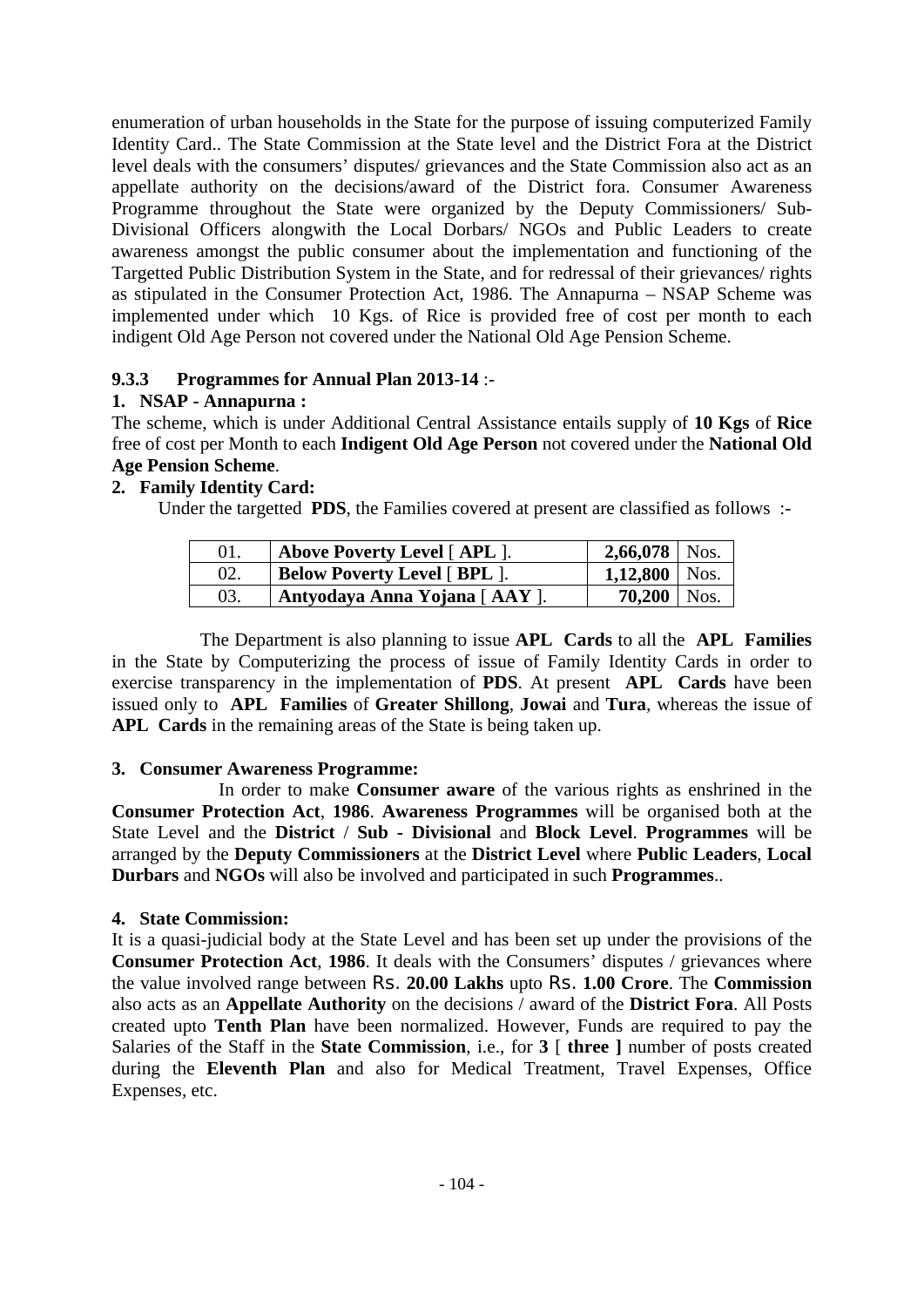#### **5. Computerisation:**

 The Department have acquired / purchased Computers and Accessories in the Directorate and the District Offices from **Plan Fund**. The Computers are utilized for storing of important records / data printing and **sending e-mail message** and transmitting of various reports and returns to Govt. of India. The proposed amount of Rs. 3.00 lakhs has been kept for maintenance and rectification of Computers and purchase of Computers consumable etc.

### **6. Consumer Welfare Fund:**

 As per instruction of the Govt. of India, the State Govt. requires to set up **Consumer Welfare Fund** and have to deposit as State Share [ seed money ] which is **25 %** of Rs. **10.00 Crores** [corpus].The objective of the Scheme is to provide financial assistance to Voluntary Organisation and NGOs, ( that is, out of the interest generated from the **State Share** of Rs. **250.00 Lakhs** and **Central Share** of Rs. **750.00 Lakhs** which is to be deposited into a **Saving Bank Account** after drawal from Treasury ), in order to intensify the **Consumer Awareness Campaign** in the State.

|         |  | 9.3.4 The broad schematic outlays proposed for 2013-14 are shown in the Table |  |  |  |  |                  |
|---------|--|-------------------------------------------------------------------------------|--|--|--|--|------------------|
| below:- |  |                                                                               |  |  |  |  | $(D_2 \cup I_1)$ |

|     |                              |                       |                                             |                  |                       |                          |                    | (KS.In Lakns)    |
|-----|------------------------------|-----------------------|---------------------------------------------|------------------|-----------------------|--------------------------|--------------------|------------------|
| SI. | <b>Name of Schemes</b>       | $11^{\text{th}}$ Plan | $\overline{\mathrm{I1}}^{\mathrm{st}}$ Plan | <b>Annual</b>    | $12^{\text{th}}$ Plan |                          | <b>Annual Plan</b> | <b>Tentative</b> |
| No. |                              | $(2007-12)$           | $(2007-12)$                                 | Plan             | $(2012 -$             |                          | $(2012-13)$        | <b>Budgeted</b>  |
|     |                              | <b>Projected</b>      | Actual                                      | $(2011-12)$      | 17)                   |                          |                    | Outlay           |
|     |                              | outlay                | <b>Expenditu</b>                            | Actual           | Projecte              |                          |                    | $(2013-14)$      |
|     |                              |                       |                                             | <b>Expenditu</b> | d                     | Outl                     |                    |                  |
|     |                              |                       | re                                          |                  |                       |                          | <b>Anticipated</b> |                  |
|     |                              |                       |                                             | re               | Outlay                | ay                       | <b>Expenditure</b> |                  |
|     |                              |                       |                                             |                  |                       |                          |                    |                  |
| (a) | Mobile Fair Price Shop       | 70.00                 | 90.01                                       | 23.93            | 20.00                 | $\sim$                   | $\sim$             | ÷.               |
| (b) | <b>State Commission</b>      | 50.00                 | 54.48                                       | 14.66            | 42.00                 | 7.50                     | 2.50               | 7.50             |
| (c) | District Forum               | 65.00                 | 71.51                                       | 19.66            | 10.00                 |                          |                    |                  |
| (d) | <b>Consumer Protection</b>   | 30.00                 | 19.25                                       |                  | 36.00                 | 6.50                     | 5.50               | 7.50             |
|     | <b>Awareness Programme</b>   |                       |                                             |                  |                       |                          |                    |                  |
| (e) | Improvement /                | 20.00                 | 12.24                                       | 4.45             | 35.00                 | 3.00                     | 1.00               | 3.00             |
|     | Maintenance of Staff         |                       |                                             |                  |                       |                          |                    |                  |
|     | quarters                     |                       |                                             |                  |                       |                          |                    |                  |
| (f) | Computerization / Xerox      | 25.00                 | 7.99                                        | 1.99             | 20.00                 | 3.00                     | 1.00               | 3.00             |
|     | Machine                      |                       |                                             |                  |                       |                          |                    |                  |
| (g) | Family Identity Card         | $\overline{a}$        | 25.99                                       | 4.99             | 60.00                 | 15.00                    | 5.00               | 14.00            |
| (g) | Annapurna                    | 340.00                |                                             | 75.00            | 342.00                | 90.00                    | 90.00              | 90.00            |
| (h) | Antyodaya Anna Yojana        | 700.00                |                                             |                  |                       |                          |                    |                  |
|     | (New Scheme)                 |                       |                                             |                  |                       |                          |                    |                  |
| (i) | <b>Consumer Welfare Fund</b> | ÷.                    | ÷.                                          | ÷                | 250.00                | $\overline{a}$           | $\blacksquare$     | 5.00             |
| (f) | Land Acquisition Cost for    |                       |                                             | -                | 35.00                 | $\overline{\phantom{a}}$ |                    |                  |
|     | storage project.             |                       |                                             |                  |                       |                          |                    |                  |
|     | <b>TOTAL</b>                 | 1300.00               | 280.17                                      | 149.68           | 850.00                | 125.00                   | 105.00             | 130.00           |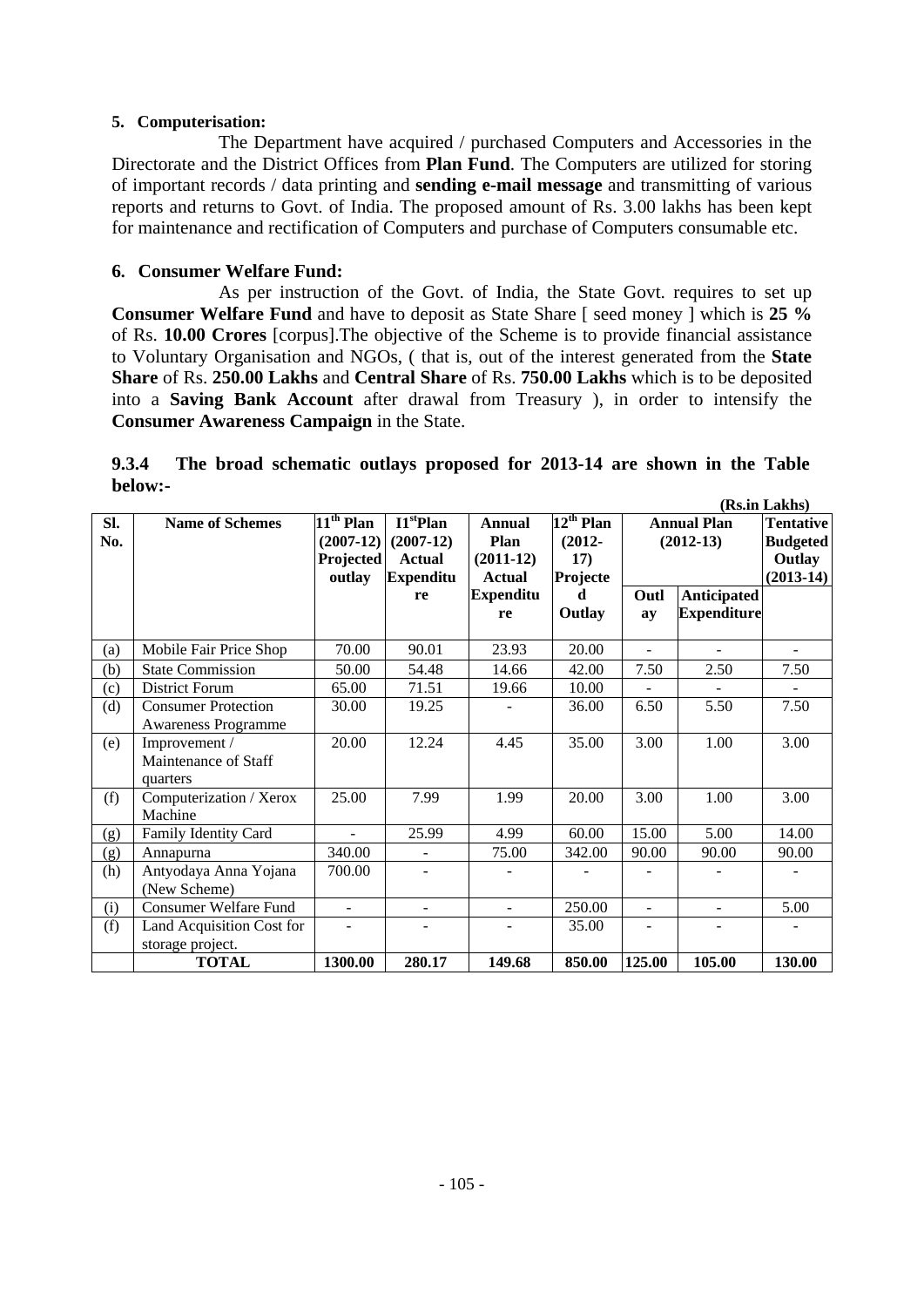#### **9.4 SURVEY AND STATISTICS**

**9.4.1.** The Directorate of Economics and Statistics is responsible for Statistical activities in the planning process of the State as well as to monitor and evaluate the different programmes. The main objective of the State Statistical System is to take up the responsibility to collect, to generate and disseminate reliable and timely data covering various facets of the economy, society and the polity.

**9.4.2.** The Directorate is the Nodal agency which is responsible for all Statistics related activities in the State. The main objective of the State Statistical System is to collect and disseminate reliable and timely data in the State. During the Plan period 2012-2013, the following existing schemes are being taken up by the Directorate under the State Plan,

**1.Annual Survey of Industries**:- Industrial Statistics are essential to be collected especially for Meghalaya as advancement of this sub – sector in the economy is very much shy. Absence of such statistics posed some economic data gap for planning purposes. Though collection of industrial statistics falls under the collection of statistics Act 1953, yet the Directorate of Economics and Statistics along with other concerned Department are yet to streamline the units to furnish the annual data. These statistics have become more important as the value added from registered manufacturing is to be estimated in the State Domestic Product. In addition, other information in respect of Capital Formation, salaries and wages and number of workers could be provided for the State in respect of registered manufacturing.

**2. Training Unit**: The Directorate of Economics and Statistics deals with various statistical methods in the preparation of reports and statistical information under different programmes. Government of India provides service training and Refresher courses to the Senior Statistical personnel and the middle level officials of the State Statistical Bureau in the Country. But all Statistical personnel could not be deputed for training as seats for such training are limited. Therefore, training to junior staff is to be taken up by the State Directorate periodically. A training unit at the Directorate is required to be set up to conduct various courses under different statistical programmes and resource person are to be invited to deliver lectures by way of payment of honorarium, etc.

**3. Price and Market Intelligence Statistics** : With a view to provide more information for compilation and dissemination of price statistics such as retail price, wholesale price and also to facilitate construction to Consumer Price Index with particular reflection of the changes over time of the retail prices in both Urban and Rural Centre, it is necessary to improve that data collection at the primary level and also to enlarge the system of collection of Farm Harvest Prices in the State. In order to meet the growing demand for current information relating to the trend in the movement of retail prices of essential commodities, it is desirable that monitoring of the prices of essential commodities be take up in the important centres.

**4. Agricultural Statistics Division :-** Agricultural Statistics which includes land use, Crop pattern, crop yield/production, irrigation or crops irrigated area. In view of the absence of land records and being non- cadastrally surveyed in the State, the reliability of estimates of crop, area and production are not satisfactory. In order to obtained a reliable or near accuracy Agricultural Statistics can be made only through a special survey of scheme like 'Establishment of an agency for reporting crop area Statistics' (EARAS) which may be taken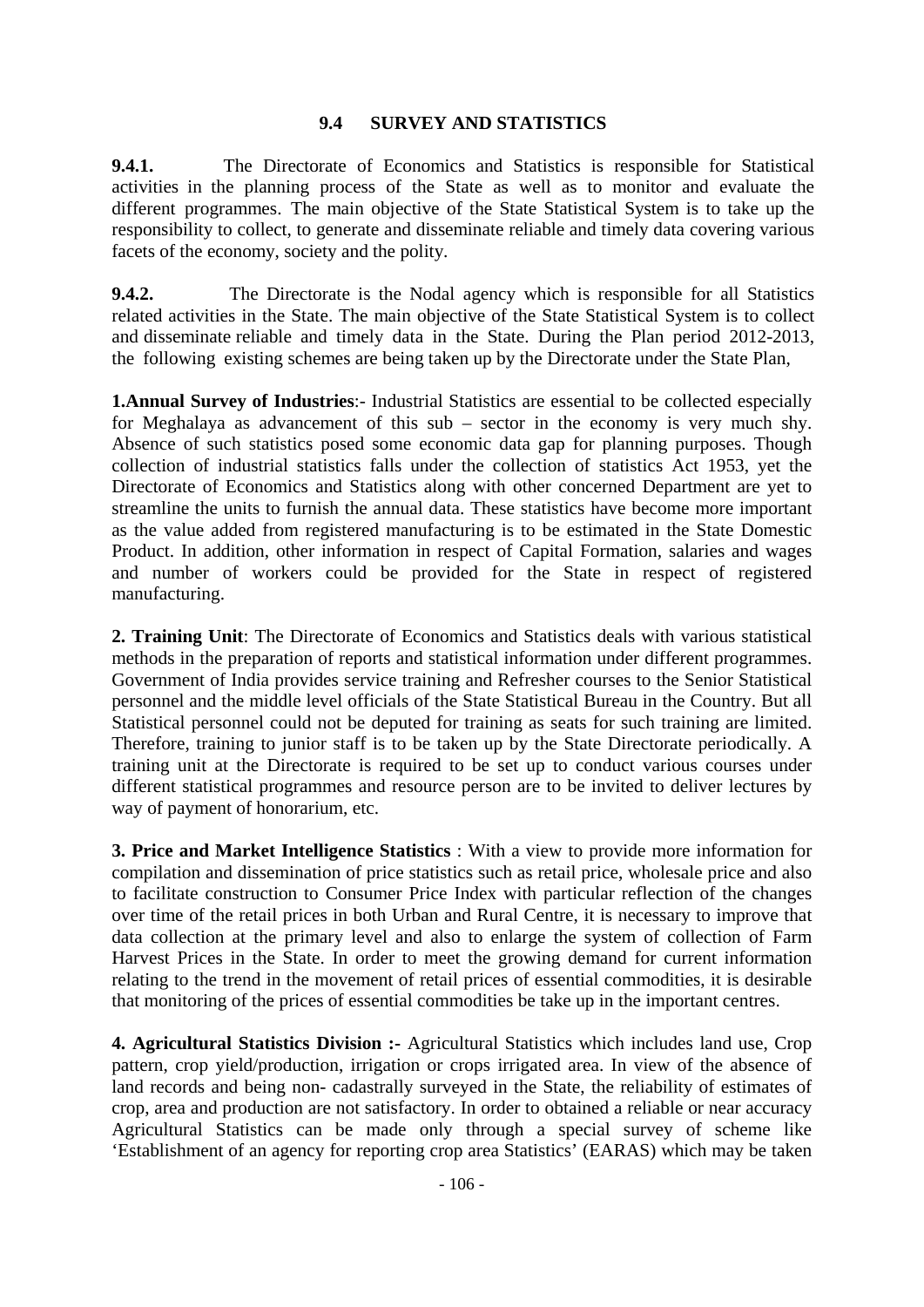up under Centrally Sponsored Scheme during the Twelfth Year Plan. To improve the estimation of Crop Area and Production in the field of Agriculture Statistics in the State, the Directorate is intending to introduce the Global Positioning System (GPS) which will be used for conducting the Crop Cutting Experiments and enhance the accuracy of the results of the estimates.

**5. Data Rank & Electronic Data Processing (Crop Insurance Scheme)** :- Under Crop Insurance Scheme, maintaining of the existing staffing pattern has to be taken up during the Twelfth Plan Period. As per the scheme 20 crop cutting experiments are required to be conducted per crop in each block, as such 100 crop cutting experiments are to be conducted per block for 5 notified crops.

**6. National Sample Survey** :- The new strategies proposed under this Scheme during the Twelfth Plan Period are:-

- i. To initiate pooling of State Sample and Centrally Sample Survey result and
- ii. To take up Survey of Common local interest, requires strengthening of man power in the field as well at the State Headquarter for quality of data, scrutiny, tabulation, compilation and preparation of report.

**7. Publication and Reference Division** : Maintenance and dissemination of Statistical data at the State Level is done through compilation and scrutiny of data for presenting factual reports in various fields and areas and also depicting the Socio-economic development of the State in maps and charts.

**8. Modern Data Processing Unit** : Computerization of various statistical data of different works Programmes of the Directorate have been taken up and also help in analysis and processing of data as well as in quick dissemination of statistical data/results in the form of computer print out. The importance of Electronic Data Processing for modernizing data processing requires the use of information technology tool have become indispensable to reducing time lag between the completion of field work and production of final tables by suitably decentralizing the computer scrutiny and correction of error. Therefore, keeping in view the vastness of data collected through various sample surveys and increased activities, the Directorate of Economics and Statistics has accorded high priority to the computerization programme for timely generation of results as well at District and Block level. To develop databases at district level for planning, monitoring and evaluation, the networks of 7(seven) district statistical offices and Directorate of Economics and Statistics needs establishing and strengthening of IT infrastructure and manpower.

# **9.4.3. New Schemes Proposed for the Twelfth Plan :**

**1. Construction of Office and residential Building at the Directorate and District Headquarter :** In view of the land allotted under the new complex of the State Government in different District Headquarters, construction work of the office and staff quarters is proposed during the Twelfth Plan Period. Since the inception of the State, the Directorate of Economics and Statistics is housed in the old Assam type building. The Directorate requires having a new permanent structure of its own. The construction works are proposed to cover the Directorate and all the District Offices (which are not having their own buildings) during the next five years of the Twelfth Plan.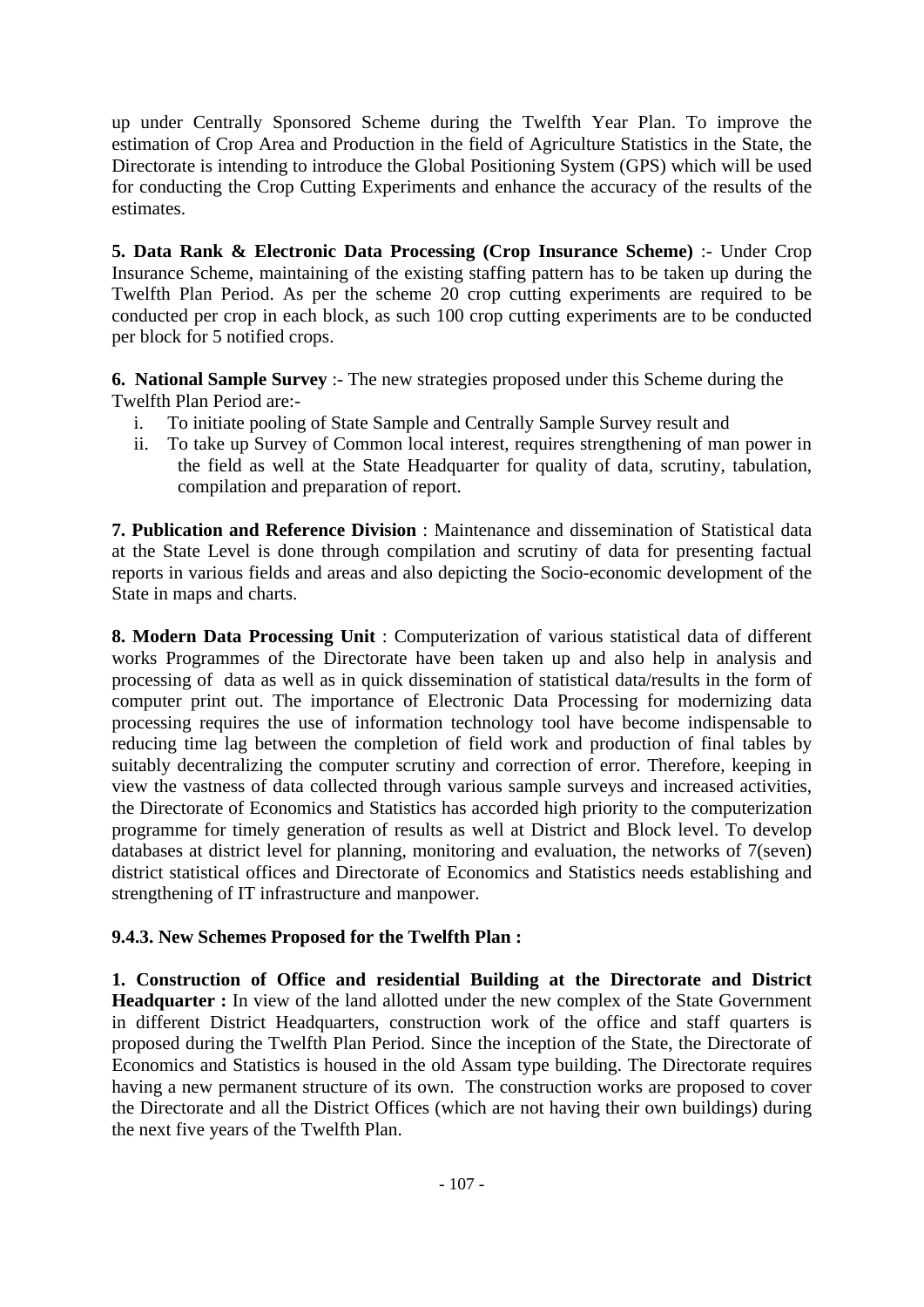9.4.4. The Projected Outlay for the 12<sup>th</sup> Five Year Plan (2012-2017) is Rs **1500.00 lakh and the agreed outlay for Annual Plan 2012-13 is Rs 135.00 lakh and the anticipated expenditure for the year 2012-13 is Rs 105.00 lakh. The Proposed Outlay for the Annual Plan 2013-14 is Rs 140.00 lakh**.

**9.4.5.** The broad break-up of the expenditure of Survey and Statistics during the Eleventh Five Year Plan and the Proposed Outlay for Annual Plan 2013-14 are indicated below :-

| SI.<br>No.     | <b>Name of Schemes</b>                                                                                    | <b>Eleventh</b><br><b>Five</b><br>Year<br>Plan<br>$(2007-12)$ | <b>Eleventh</b><br><b>Plan Actual</b><br><b>Expenditure</b> | <b>Annual</b><br>Plan<br>2011-12<br><b>Actual</b><br><b>Expenditure</b> | 12th Five<br>Year<br>Plan<br>Projected<br>Outlay | <b>Annual Plan (2012-13)</b> |                                          | <b>Annual</b><br>Plan<br>2013-14<br>(Proposed<br>Outlay) |
|----------------|-----------------------------------------------------------------------------------------------------------|---------------------------------------------------------------|-------------------------------------------------------------|-------------------------------------------------------------------------|--------------------------------------------------|------------------------------|------------------------------------------|----------------------------------------------------------|
|                |                                                                                                           | Projected<br>Outlay                                           |                                                             |                                                                         |                                                  | <b>Approved</b><br>Outlay    | <b>Anticipated</b><br><b>Expenditure</b> |                                                          |
| $\mathbf{1}$   | $\overline{2}$                                                                                            | 3                                                             | $\overline{\mathbf{4}}$                                     |                                                                         | 5                                                | 6                            | 7                                        | 8                                                        |
| $\mathbf{1}$   | <b>State Statistics</b><br>Organisation                                                                   | 435.00                                                        | 415.56                                                      | 101.45                                                                  | 382.00                                           | 48.30                        | 40.00                                    | 50.27                                                    |
| $\overline{2}$ | Annual Survey of<br>Industries                                                                            | 25.00                                                         | 24.92                                                       | 5.75                                                                    | 57.50                                            | 11.50                        | 8.00                                     | 6.00                                                     |
| 3              | National Income<br>Estimation                                                                             | 0.00                                                          | 0.00                                                        | 0.00                                                                    | 0.00                                             | 0.00                         | 0.00                                     | 0.00                                                     |
| $\overline{4}$ | Bulletin, Handbook,<br>Abstract etc                                                                       | 5.00                                                          | 4.05                                                        | 0.87                                                                    | 10.00                                            | 2.00                         | 2.00                                     | 3.00                                                     |
| 5              | <b>Training Unit</b>                                                                                      | 5.00                                                          | 4.30                                                        | 0.84                                                                    | 25.00                                            | 5.00                         | 5.00                                     | 5.00                                                     |
| 6              | Strengthening of Price<br>Section                                                                         | 5.00                                                          | 3.10                                                        | 0.75                                                                    | 30.00                                            | 6.00                         | 6.00                                     | 6.00                                                     |
| $\overline{7}$ | Data Rank & Electronic<br>Data Processing                                                                 | 510.00                                                        | 404.05                                                      | 94.64                                                                   | 300.00                                           | 39.70                        | 25.00                                    | 40.74                                                    |
| 8              | <b>Agriculture Statistics</b><br>Division                                                                 | 55.00                                                         | 38.07                                                       | 10.66                                                                   | 85.50                                            | 5.00                         | 5.00                                     | 5.00                                                     |
| 9              | <b>National Sample Survey</b><br>Division                                                                 | 70.00                                                         | 56.79                                                       | 12.29                                                                   | 20.00                                            | 4.00                         | 4.00                                     | 13.50                                                    |
| 10             | Establishment of Modern<br><b>Data Processing Facilities</b>                                              | 10.00                                                         | 6.18                                                        | 0.97                                                                    | 10.00                                            | 2.00                         | 2.00                                     | 2.00                                                     |
| 12             | Strengthening of<br><b>Publication and Reference</b><br>Division                                          | 10.00                                                         | 26.89                                                       | 4.41                                                                    | 80.00                                            | 11.50                        | 8.00                                     | 8.50                                                     |
| 13             | <b>Construction of Building</b><br>(Staff Quarter and Office<br>Building for Baghmara,<br>Nongpoh & Jowai | 270.00                                                        | 0.00                                                        | 0.00                                                                    | 500.00                                           | 0.00                         | 0.00                                     | 0.00                                                     |
|                | <b>TOTAL</b>                                                                                              | 1400.00                                                       | 983.91                                                      | 232.63                                                                  | 1500.00                                          | 135.00                       | 105.00                                   | 140.00                                                   |

#### **9.4.6 Centrally Sponsored Scheme**

**1. INDIA STATISTICAL STRENGTHENING PROJECT (ISSP)**:- The India Statistical Strengthening Project (ISSP) is a Centrally Sponsored Scheme of the Ministry of Statistics & Programme Implementation (MOSPI), Government of India, which has been launched to strengthen the statistical systems of the States and Territories of India. The project is being financially assisted by the World Bank. Meghalaya is also participating in the ISSP .Under the Scheme each state shall have to prepare the State Strategic Statistical Plan (SSSP). In respect of the State ofMeghalaya, the SSSP for the State has been prepared by the North engaged Eastern Development Finance Corporation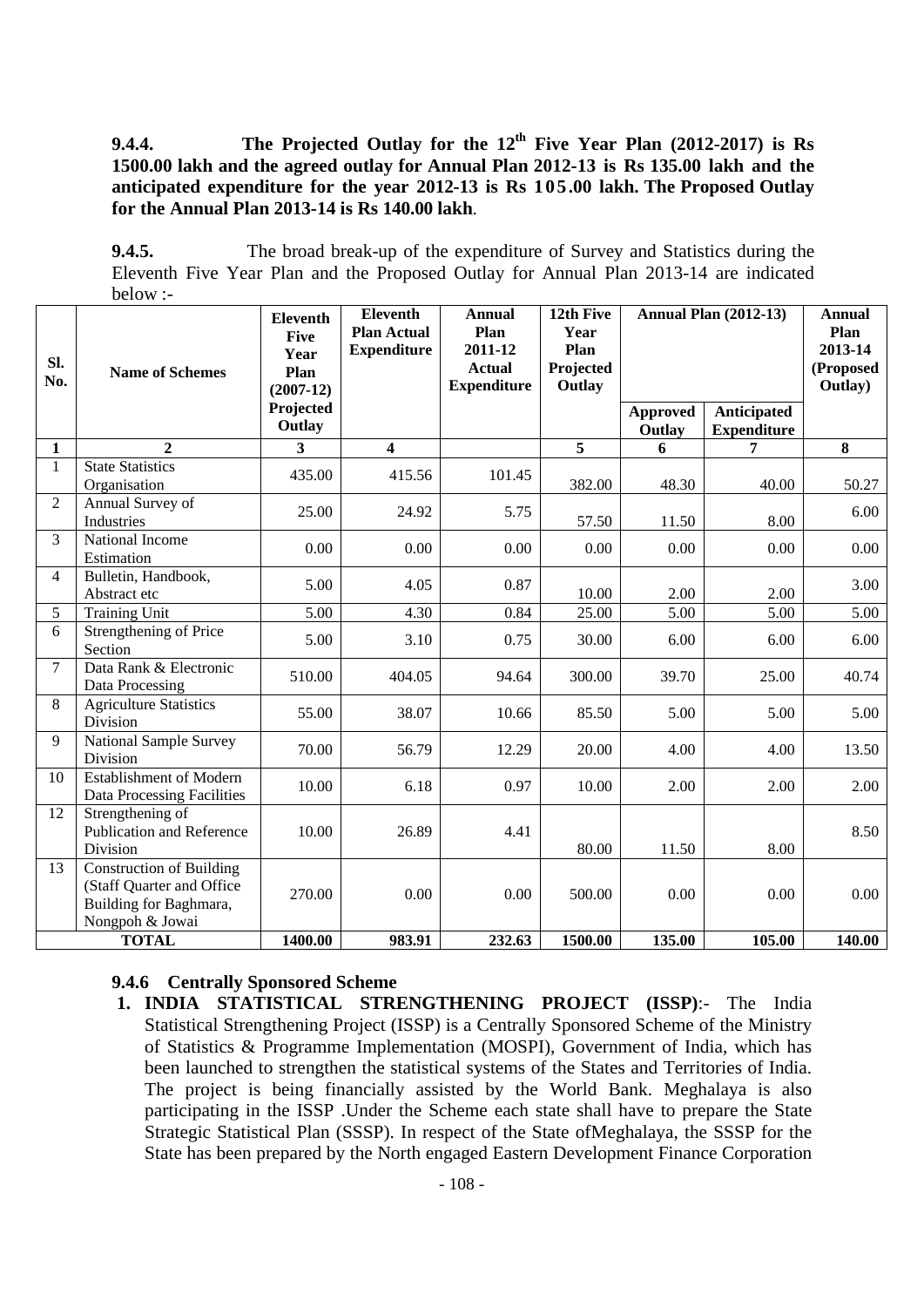Ltd. (NEDFi), and the same has been approved by the State Government and submitted to the Ministry of Statistics & Programme Implementation for approval.

**2. BASIC STATISTICS FOR LOCAL LEVEL DEVELOPMENT**: Basic Statistics for Local Level Development is a 100% Centrally Sponsored Scheme. The Scheme was launched by the C.S.O., MOSPI in collaboration with the States' Directorate of Economics & Statistics as a basic Pilot Project in the 3 (three) districts of the State namely: West Garo Hills, East Garo Hills and Ri-bhoi (approximately 1500 villages) for a period of 3 (three) months. The aim of the scheme is to generate basic statistics at local level which could be used for micro level planning, monitoring and implementing different ongoing and future schemes of the Central & State Governments. The scheme aims at the village level data base on population, demography, employment, village facilities, migration, etc. The <sup>1st</sup> phase of the pilot project has been completed and the report furnished to the centre. The  $^{2nd}$  phase which is for a period of 1 (one) year has also implemented for the year 2011-2012 and the report has also been furnished to the Ministry. A total amount of 56.90 lakh was sanctioned for the implementation of the Pilot Survey from which 80% amounting to 45.52 lakh has already been released by the Central Statistical Organisation, while 20% or 11.38 lakh is yet to be released.

## **9.4.7 Central Sector Scheme**

- **1. URBAN STATISTICS FOR HR & ASSESSMENTS (USHA):-** USHA is a Central Sector Scheme aims at the development of national database, MIS, Surveys, Monitoring, Impact Assessment & capacity Building relating to Urban Poverty, slums, Housing, Building construction and other Urban Statistics. Its objective is to support the Ministry of Housing and Urban Poverty Alleviation (MOHUPA) and other Ministries with an information base and knowledge inputs for the purpose of planning, policy-making, project design, formulation, implementation, Monitoring and evaluation, particularly in the context of programmes relating to Urban poverty, slums and housing. The MOHUPA is providing Financial Assistance of Rs.3.00 Lakhs (Rupees Three lakhs) annually to the Directorate of Economics & Statistics to meet the expenditures for carrying out activities of Housing and Building construction which includes the surveys on Urban Areas, sample surveys, collection of data/information on house building construction of public sectors, building permits and completion certificates, and price of building Materials and Wages of Labourers.
- **2. SIXTH ECONOMIC CENSUS :-** During the year 2013-14 the Directorate of Economics and Statistics will be conducting the Sixth Economic Census in collaboration with the Ministry of Statistics & Programme Implementation which is the total process of collecting, compiling, evaluating, analyzing and publishing and disseminating economic data pertaining to all entrepreneurial/establishment unit located within the geographical boundaries of the state.

**9.4.8 Grant-In Aid under 13<sup>th</sup> Finance Commission :-** Under the 13<sup>th</sup> Finance commission, the grant in aid of Rs.7.00crore, for the year 2011-2015 has been earmarked for the state of which Rs.1.00 crore for each District out of which 75% of the grant will be utilized for the District and 25% of the grant for Improving of Statistical Infrastructure at the State Level During the year 2012-2013. An amount of Rs.1.4 crore has been earmarked for the State of Meghalaya and 10% out of the Grant will be utilised or meeting expenses for Training related activities of the States' Officials.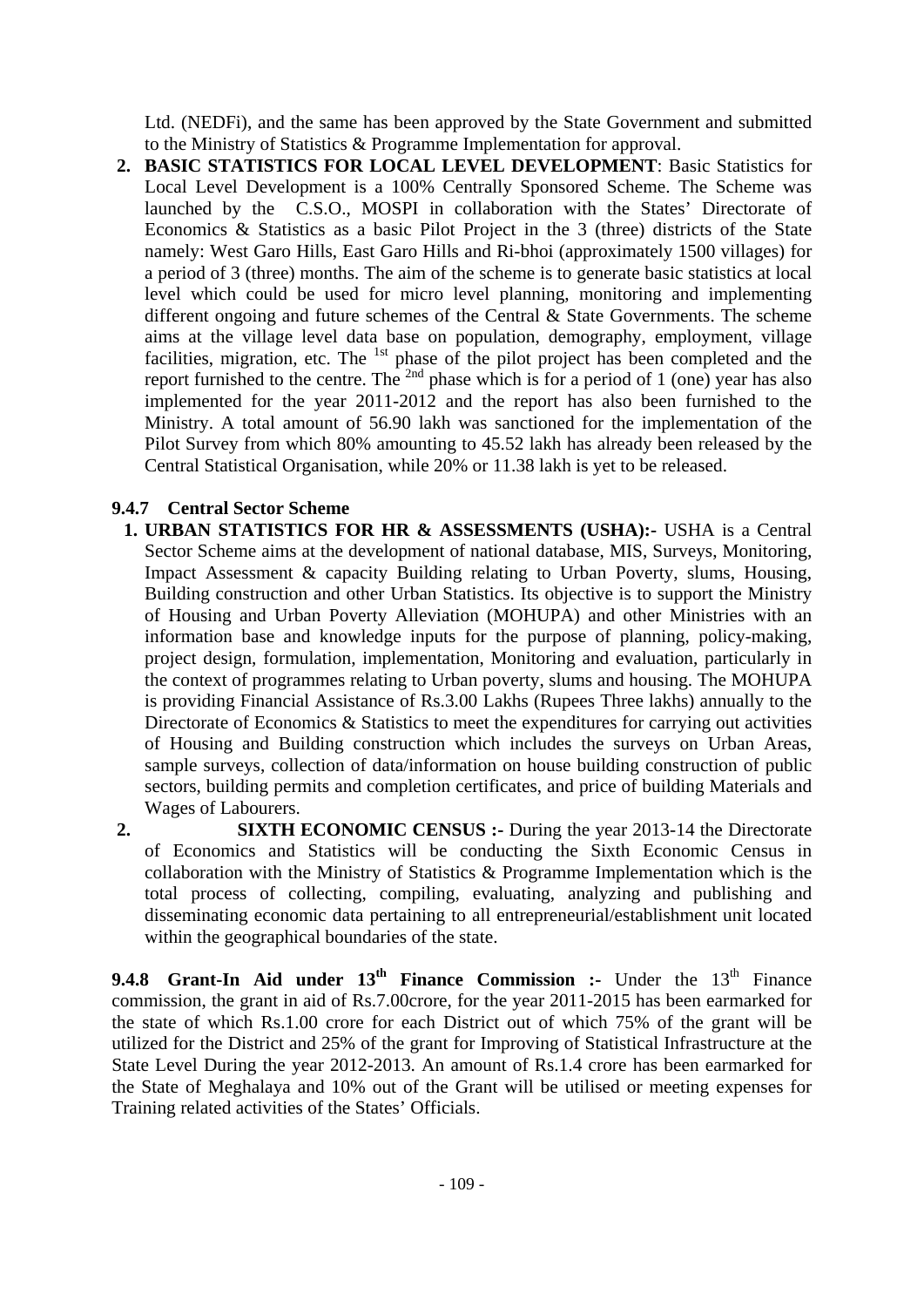## **9.5. AUTONOMOUS DISTRICT COUNCILS**

**9.5.1.** The District Councils are the Autonomous bodies constituted under the Sixth Schedule of the Constitution of India .They have been invested with certain powers not only for legislation and administration in respect of tribal interest, but, also with executive and judiciary powers. However, since the Autonomous District Councils have a narrow resource base, the State Government in consultation with the Planning Commission have been extending Grant-in-aid to them from time to time under the State Plan to enable them to take up rural development programmes in areas like approach roads, bridges, foot paths, drinking wells, Village markets, play grounds etc. Grant-in-aid is also given for the construction of the District Councils' administrative and functional buildings. The funds available each year is divided between the three Autonomous District Councils of Khasi Hills, Garo Hills and Jaintia Hills in the ratio of 9:8:3.

**9.5.2.** The projected Twelfth Plan (2012-2017) outlay for District Council Affairs Department is ` **2500.00 lakh.** During 2012-13 an outlay of ` **415.00 lakh** was approved and the amount is anticipated to be utilized in full. The proposed outlay for **Annual Plan 2013-14 is** ` **550.00 lakh.** 

**9.5.3** The broad break-up of the Eleventh Plan (2007-12) Outlay & expenditure and Outlay of the Twelfth Plan (2012-17) and the Annual Plan 2013-14 are indicated in the Table below:-

| SI. | <b>Items</b>                                                                    | <b>Eleventh</b>                                                           | <b>Eleventh</b>                          | Annual                                            | Twelfth                       |                    | Annual Plan 2012-13               | Annual                                               |
|-----|---------------------------------------------------------------------------------|---------------------------------------------------------------------------|------------------------------------------|---------------------------------------------------|-------------------------------|--------------------|-----------------------------------|------------------------------------------------------|
| No. |                                                                                 | Plan<br>$(2007-12)$<br>Projected<br>Outlay at<br>2006-07<br><b>Prices</b> | <b>Plan Actual</b><br><b>Expenditure</b> | Plan<br>$(2011-12)$<br>Actual<br>Expendi-<br>ture | Plan<br>$(2012-17)$<br>Outlay | Approved<br>Outlay | Anticipated<br><b>Expenditure</b> | <b>Plan</b><br>2013-14<br><b>Budgetted</b><br>Outlay |
| 1.  | $\overline{2}$ .                                                                | 3.                                                                        | 4.                                       | 5.                                                | 6.                            | 7.                 | 8.                                | 9.                                                   |
| 1.  | Financial<br>assistance to<br>District Councils<br>for their own Plan<br>Scheme | 3520.00                                                                   | 983.52                                   | 50.00                                             | 2464.00                       | 365.20             | 365.20                            | 484.00                                               |
| 2.  | Construction of<br><b>District Councils</b><br><b>Buildings</b>                 | 480.00                                                                    | 233.00                                   | 167.00                                            | 336.00                        | 49.80              | 49.80                             | 66.00                                                |
|     | <b>Total</b>                                                                    | 4000.00                                                                   | 1216.52                                  | 217.00                                            | 2800.00                       | 415.00             | 415.00                            | 550.00                                               |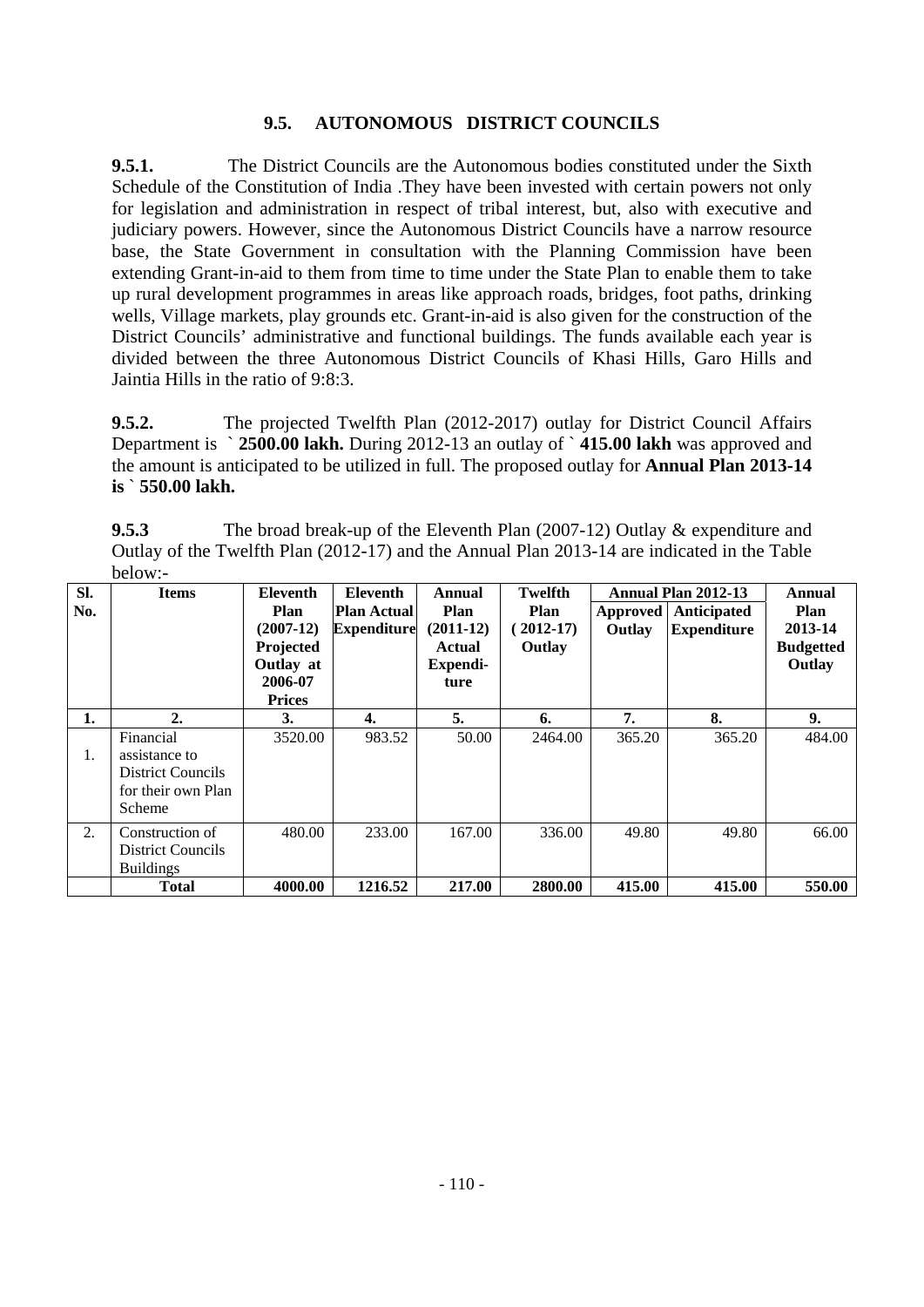## **9. 6. LEGAL METROLOGY**

**9.6.1.** The Projected Outlay for the Eleventh Five Year Plan (2007-2012) is **Rs.**  400.00 Lakhs and the actual expenditure is Rs.309.48 lakhs. The 12<sup>th</sup> Five Year Plan **Projected Outlay (2012-17) is Rs.550.00 lakhs** and the **Approved Outlay for 2012-13 is Rs.70.00 lakhs** and the **Anticipated Expenditure** is **Rs. 60.00 Lakhs** to be fully utilized**. The Tentative Budgeted outlay for 2013-14 is Rs.80.00 Lakhs.**

**9.6.2** During 2012-13 the amount of Rs.70.00 Lakhs will be utilized for strengthening the Enforcement Wing and Manpower in the District Offices of the State, Procurement of Machinery/ Computers in the District offices and for purchase of Vehicle for the Enforcement Wing of the Department for Inspection purposes. Land is required to be acquired for construction of the Office Building at Baghmara, repair/maintenance at Nongstoin and Nongpoh and construction of working Standard Laboratory at Mairang. Consumers Awareness Programmes are being organized throughout the State to create awareness among the general public including the traders in both urban and rural areas on the importance of maintaining uniformity and accuracy of all weights and measures by advertisement through the Media, Billboards and also by conducting Seminars in all District Headquarters. For smooth conduct and efficient discharge of Administration, the Department proposed to develop e-governance during 2011.

## **9.6.3 Programmes for 2013-14 :-**

**1. Maintenance and Strengthening of Staff -** To Strengthen the infrastructure and maintenance of manpower during the Twelfth Five Year Plan, creation of the following Posts is proposed:-

- i. Creation of the post of UDA, LDA and Manual Asstt. in the Directorate.
- ii. Opening of new District Offices of the Inspector of Legal Metrology at Mawkyrwat, Khliehriat, Mairang, Ampati and Resubelpara and for creation of posts for the proposed new Offices.

**2. Procurement of Machinery Equipment/Tools and Plants -** The Department intends to purchase new Working Standard for the proposed New Offices at Mawkyrwat, Khliehriat, Mairang, Ampati and Resubelpara and to procure Xerox Machines for the existing District Offices.

**3. Procurement of Vehicles** - The Department proposed to purchase New Vehicle for the Inspector of Legal Metrology Mawkyrwat, Khliehriat and Ampati and also for the Assistant Controller of Legal Metrology Shillong and Tura besides replacement of condemned vehicle.

**4. Construction, Maintenance and Repairs -** The Department proposed to acquire land for the construction of office building at Baghmara., maintenance/repairs for the Office Buildings at Tura, Nongstoin and Nongpoh.

**5. Consumer Awareness Programmes** - to create awareness to the public of the importance of Weights and Measures, hoardings/Bill Board has been installed in some areas for the benefit of the public in general and for the consumers in particular. Hence it is proposed to conduct Workshop/Seminars at various levels for creation of consumer awareness in the various provisions of the Acts/Rules enforced.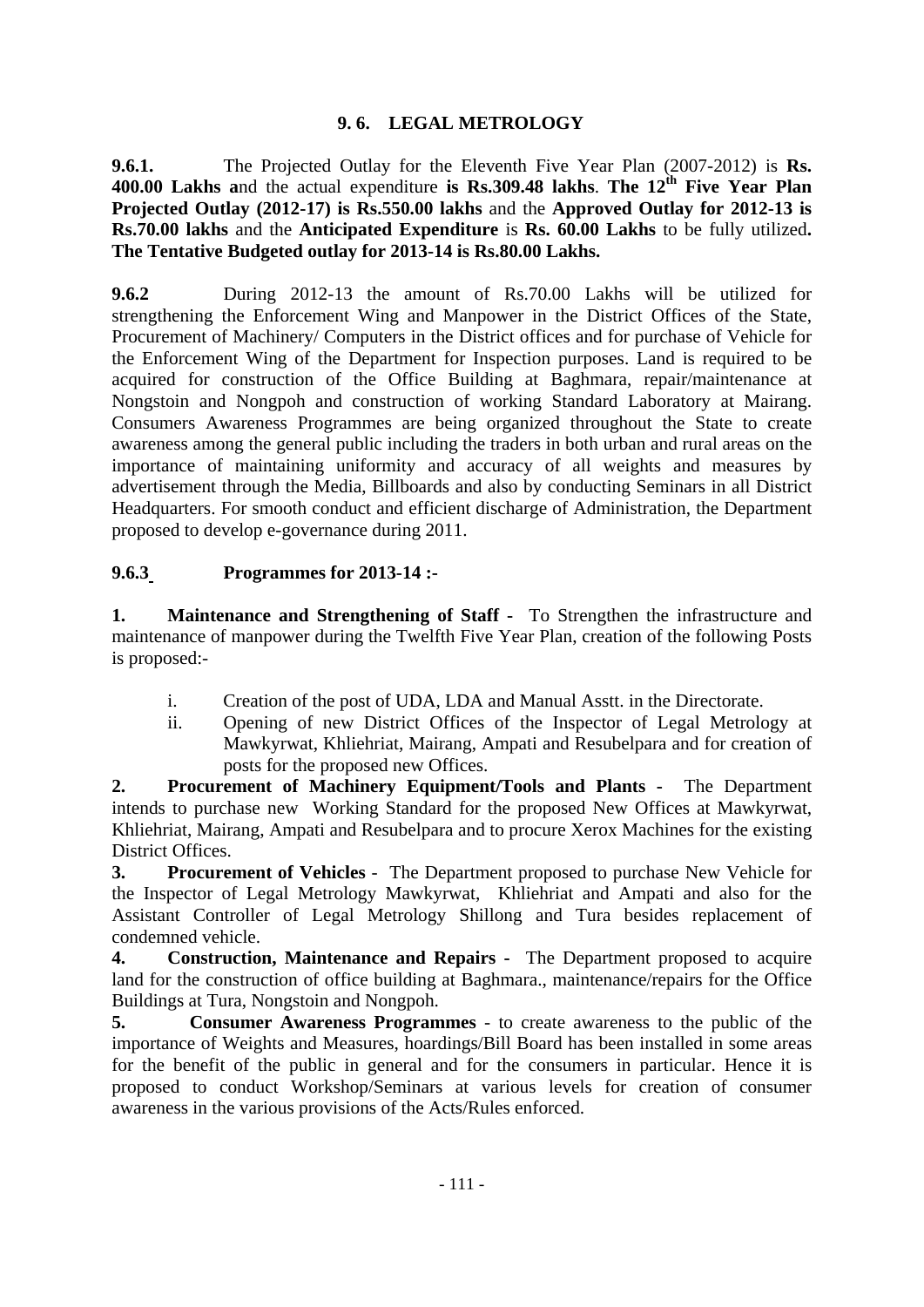|     |                                |                  |                    |                  |                           |       |                          | (Rs. In lakhs)   |
|-----|--------------------------------|------------------|--------------------|------------------|---------------------------|-------|--------------------------|------------------|
| SI. | <b>Schemes</b>                 | $11^{\text{th}}$ | $11th$ Plan        | Annual           | $\overline{12^{th}}$ Plan |       | <b>Annual Plan</b>       | <b>Tentative</b> |
| No. |                                | Plan             | $(2007-12)$        | Plan             | $(2012-17)$               |       | $(2012-13)$              | <b>Budgeted</b>  |
|     |                                | $(2007-12)$      | <b>Actual</b>      | $(2011 -$        | Projected                 |       |                          | Outlay           |
|     |                                | Projected        | <b>Expenditure</b> | 12)              | Outlay                    |       | <b>Outlay Anticipate</b> | $(2013-14)$      |
|     |                                | Outlay           |                    | <b>Actual</b>    |                           |       | d                        |                  |
|     |                                |                  |                    | <b>Expenditu</b> |                           |       | <b>Expenditu</b>         |                  |
|     |                                |                  |                    | re               |                           |       | re                       |                  |
|     |                                |                  |                    |                  |                           |       |                          |                  |
| 1.  | Maintenance and                | 225.00           | 263.58             | 68.01            | 424.00                    | 33.00 | 33.00                    | 43.50            |
|     | Strengthening of Staff         |                  |                    |                  |                           |       |                          |                  |
| 2.  | Procurement of Machinery       | 60.00            | 5.82               | 0.86             | 20.00                     | 1.00  | 1.00                     | 3.00             |
| 3.  | <b>Purchase of Vehicles</b>    | 25.00            | 22.35              |                  | 44.00                     | 12.00 | 12.00                    | 20.00            |
| 4.  | Repair/maintenance of          |                  |                    |                  |                           |       |                          | 10.50            |
|     | Departmental non-              |                  |                    |                  |                           |       |                          |                  |
|     | residential Building           |                  |                    |                  |                           |       |                          |                  |
| 5.  | Construction/Maintenance       | 45.00            | 9.14               | 3.98             | 34.00                     | 20.00 | 10.00                    |                  |
|     | of Laboratory-cum-Office       |                  |                    |                  |                           |       |                          |                  |
|     | <b>Building</b>                |                  |                    |                  |                           |       |                          |                  |
| 6.  | <b>Strengthen of Consumers</b> | 45.00            | 8.66               | 0.66             | 14.00                     | 2.00  | 2.00                     | 3.00             |
|     | Awareness                      |                  |                    |                  |                           |       |                          |                  |
| 7.  | E-governance                   |                  |                    |                  | 14.00                     | 2.00  | 2.00                     |                  |
|     | development and                |                  |                    |                  |                           |       |                          |                  |
|     | maintenance                    |                  |                    |                  |                           |       |                          |                  |
|     | <b>Total</b>                   | 400.00           | 309.55             | 73.51            | 550.00                    | 70.00 | 60.00                    | 80.00            |

**9.6.4 The broad schematic outlays proposal for the Annual Plan 2013-14 are as follows:-** 

### **9.7. VOLUNTARY ACTION FUND**

**9.7.1.** The objectives of Voluntary Action Fund is to encourage and promote Voluntary Organisations for development, reducing dependence on Government, promotion of self-reliance and accelerated rural development through voluntary action. Eligible VAs/ NGOs are extended financial assistance for organising / conducting training programmes, workshops, seminars of public importance, etc., for motivating workers / beneficiaries. The District Level Empowered Committee screen and select viable schemes of VAs / NGOs for providing financial assistance and oversees the implementation of the scheme at the district level.

**9.7.2 The Projected Outlay for the Eleventh Five Year Plan was Rs. 600.00 lakh and the Actual Expenditure for the period was Rs. 730.00 lakh. T he Projected Outlay for the Twelfth Five Year Plan (2012-17) is Rs.2500.00 lakh and the Approved Outlay for 2012-13 is Rs 500.00 lakh. The Proposed Outlay for Annual Plan 2013-14 is Rs. 500.00 lakh.** 

**9.7.3** The broad break-up of the expenditure of Voluntary Action Fund during the Eleventh Five Year Plan and Budgeted Outlay for Annual Plan 2013-14 are indicated below :-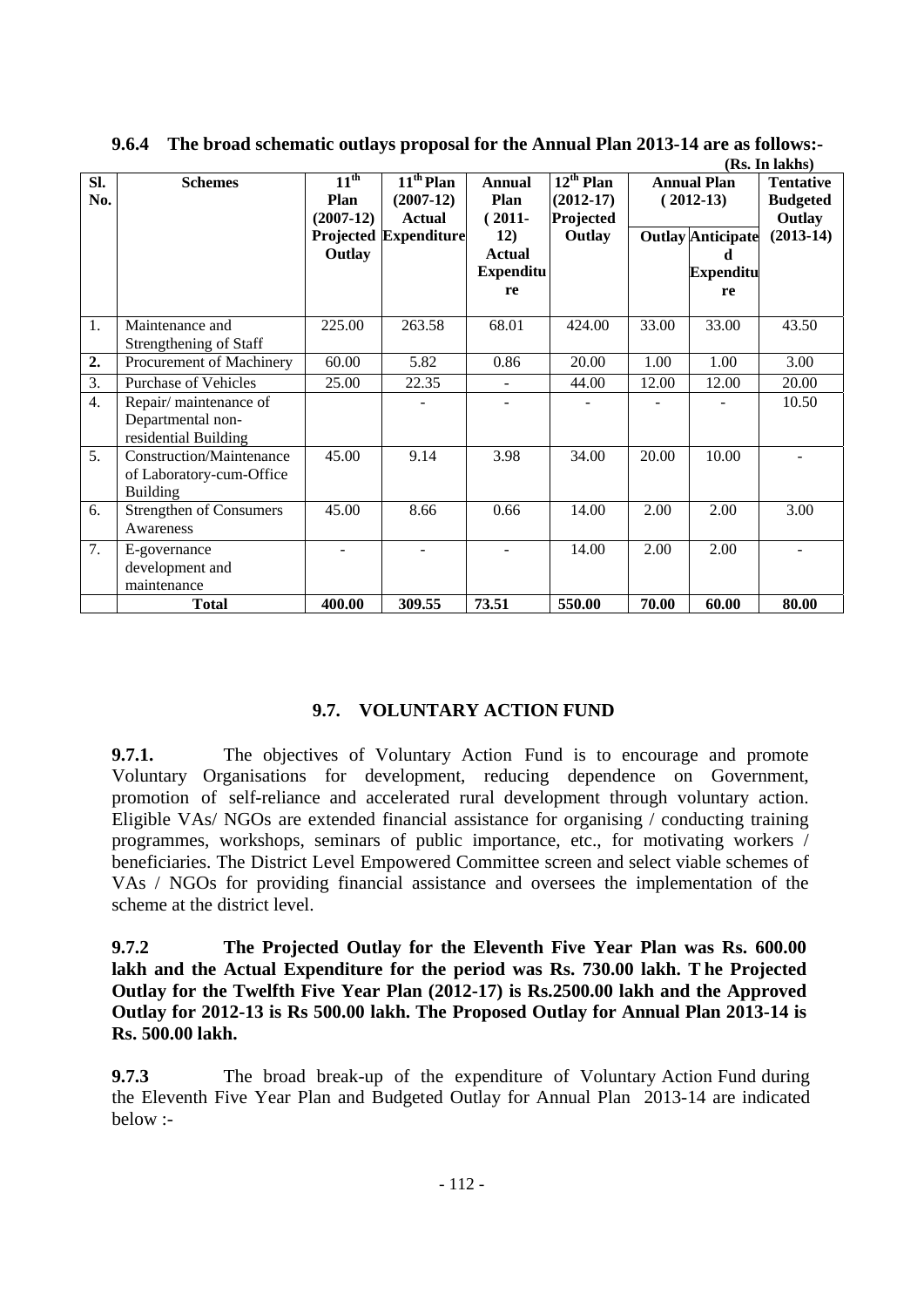| Sl.<br>N <sub>0</sub> | <b>Name of Schemes</b>          | Eleventh<br><b>Plan</b><br>$(2007-12)$<br>Projected<br>Outlay at<br>2006-07<br><b>Prices</b> | Eleventh<br>Plan<br>Actual<br><b>Expenditu</b><br>re | Actual<br><b>Expendi</b><br>ture<br>during<br>2011-12 | 12th Five<br>Year<br><b>Plan</b><br>Projected<br><b>Outlays</b> | <b>Annual Plan</b><br>$(2012-13)$<br>Approved<br>Outlay | Anticip<br>ated<br><b>Expend</b><br>iture | Annual<br>Plan<br>2013-14<br>(Proposed<br>Outlay) |
|-----------------------|---------------------------------|----------------------------------------------------------------------------------------------|------------------------------------------------------|-------------------------------------------------------|-----------------------------------------------------------------|---------------------------------------------------------|-------------------------------------------|---------------------------------------------------|
| $\mathbf{0}$          |                                 | 3                                                                                            | $\boldsymbol{4}$                                     | 5                                                     | 6                                                               | 7                                                       | 8                                         | 9                                                 |
|                       | <b>Voluntary Action</b><br>Fund | 600.00                                                                                       | 730.00                                               | 500.00                                                | 2500.00                                                         | 500.00                                                  | 500.00                                    | 500.00                                            |

#### **9.8 INTEGRATED BASIN DEVELOPMENT & LIVELIHOOD PROMOTION PROGRAMME**

9.8.1 The Integrated Basin Development & Livelihood Promotion Programme was launched as a State Flagship Programme during 2010-11 with the aim of *'promoting optimal and effective development and utilization of basin resources for ensuring livelihood security and inclusive growth within a sustainable framework'.* 

9.8.2 The programme is designed so as to ensure complete integration of developmental action for creation of sustainable livelihood opportunities with the help of a number of mission mode interventions such as Horticulture Mission, Forestry Mission, Aquaculture Mission, Livestock Mission, Sericulture Mission, Apiculture Mission, Energy Mission, Water Mission and Tourism Mission.

9.8.3 The following activities had been taken up during 2012 – 2013 and will continue to be implemented during 2013 – 14:

- To serve as a platform for different stakeholders to plan and implement convergent and integrated initiatives for a basin centred natural resource planning and management so as to promote water, food and livelihood security, and to bridge critical gaps for leveraging basin – centric investments.
- $\cdot \cdot$  To promote knowledge centric development by building human capacity and capability in domains of natural resources management, and entrepreneurship.
- To evolve and promote climate change coping strategies and develop action plans.
- $\cdot \cdot$  To promote the creation of physical infrastructure critical to the programme in a convergent mode with complete community participation.
- $\cdot \cdot$  To promote modern and flexible institutions capable of triggering positive changes in the current paradigm of governance

9.8.4 The major thrust of the IBDLP is the creation, nurturing, development and promotion of enterprises and entrepreneurs of the state through the institutions of the IBDLP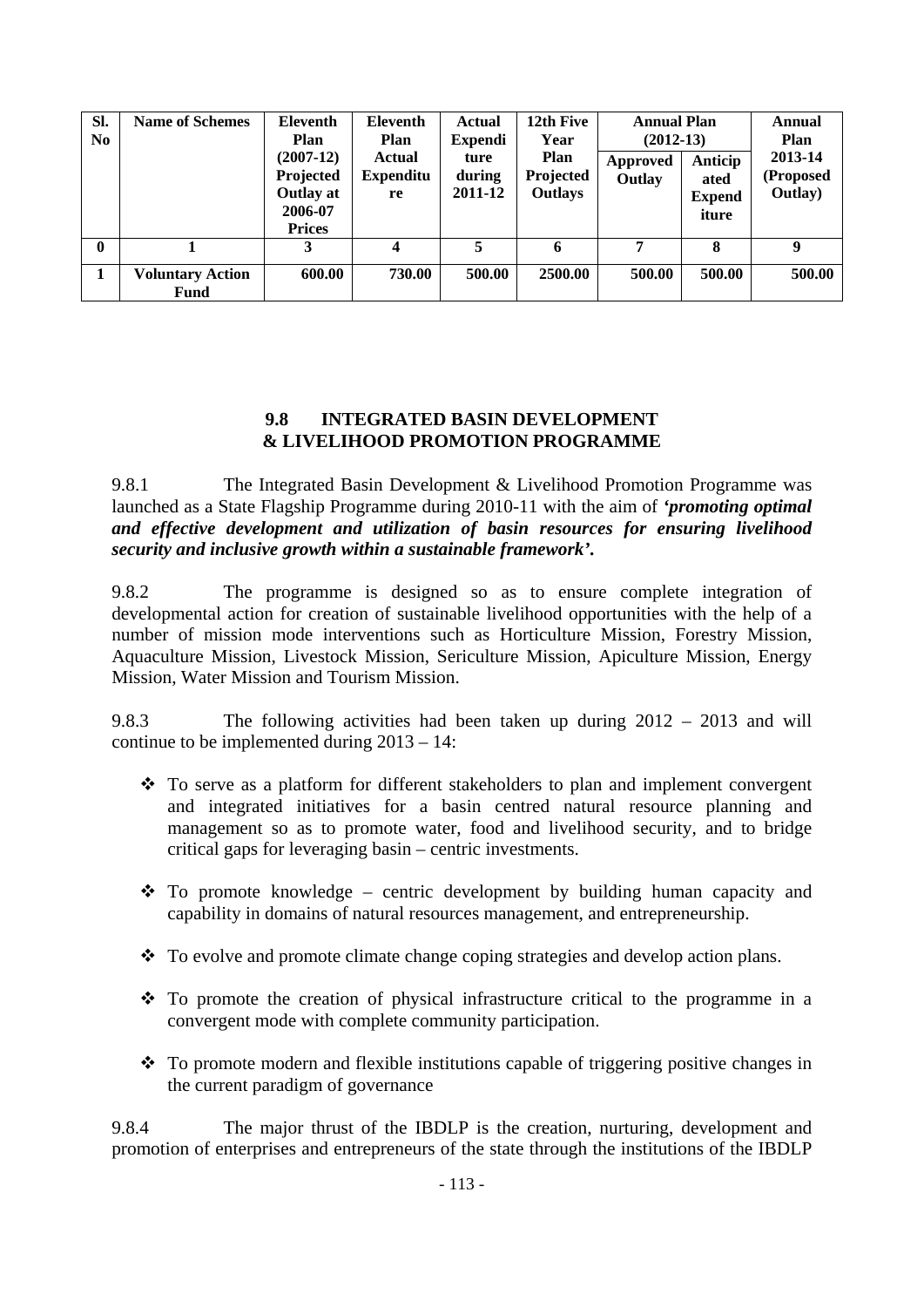namely the Meghalaya Institute of Entrepreneurship (MIE), the Meghalaya Basin Management Agency (MBMA) and the Meghalaya Basin Development Authority (MBDA).

9.8.5 **Meghalaya Institute of Governance:-** The MIG was created with a vision to facilitate the political system, administration and institutions for effective, efficient, accountable, responsive and transparent Governance. Its mission is to serve as Focal Institution to guide Governance reforms, to improve Government structures and processes, to promote Citizen-Centric Governance and help to document and disseminate success cases/best practices in governance. With these objectives, the MIG functions as a centre for initiating capacity building, promoting e-governance, facilitation of service delivery improvements of the departments having public interface, creation of governance knowledge centre, designing governance mechanisms taking into account the aspirations and needs of people and reviewing policies and guidelines for redressal of grievances of the public.

 In 2013-14, the Institute will continue to conduct consultative meetings with various National level institutes across the country and hold workshops with local Traditional institutions, village leaders and youth activist for good governance of natural resources and waste management are going on. Further, the Institute also plans to take up community mobilization, sensitization, knowledge management on good governance etc., during the current financial year.

9.8.6 **Meghalaya Institute of Entrepreneurship:-** The Meghalaya Institute of Entrepreneurship (MIE) has been set up as the nodal institution to facilitate the setting up of enterprises in the state. In consultation with stakeholders the Enterprise Facilitation Centre (EFC) model was conceptualized as a home-grown model for Enterprise Facilitation. The EFC is designed as a one stop shop and a sensitive public interface for providing structured information on IBDLP, linkage with several agencies involved in enterprise building including banks and providing hand holding support for fledgling micro enterprises. Till date, 16 EFCs have been set up, and the remaining 23 EFCs are expected to be set-up by March 2013.

9.8.7 **Meghalaya Trade Promotion Organisation:-** The MTPO is a key body constituted for co-ordination of the various institutions and agencies which had been set up under the IBDLP and it has been created with the specific objective of taking up the promotion of trade and extension of market support to enterprises. The objectives of the MTPO are as follows:

- Linking producers to markets through targeted and timely interventions in the value chain.
- Market and marketing support to enterprises and entrepreneurs of the state.
- Creation of marketing partnerships, access, delivery and logistics systems.
- $\triangle$  Building of capacity and an institutional structure for bringing markets closer to the producing centres.
- $\triangleleft$  Creation of aggregation and forwarding facilities.
- Developing and introducing sustainable and economically viable post harvest management practices.
- Technology clearing of processing and packaging technology.
- Impacting consumer awareness about the state's unique products.
- ❖ Ouality control
- Leveraging the power and outreach of ICT to reach out to consumers and markets beyond our borders.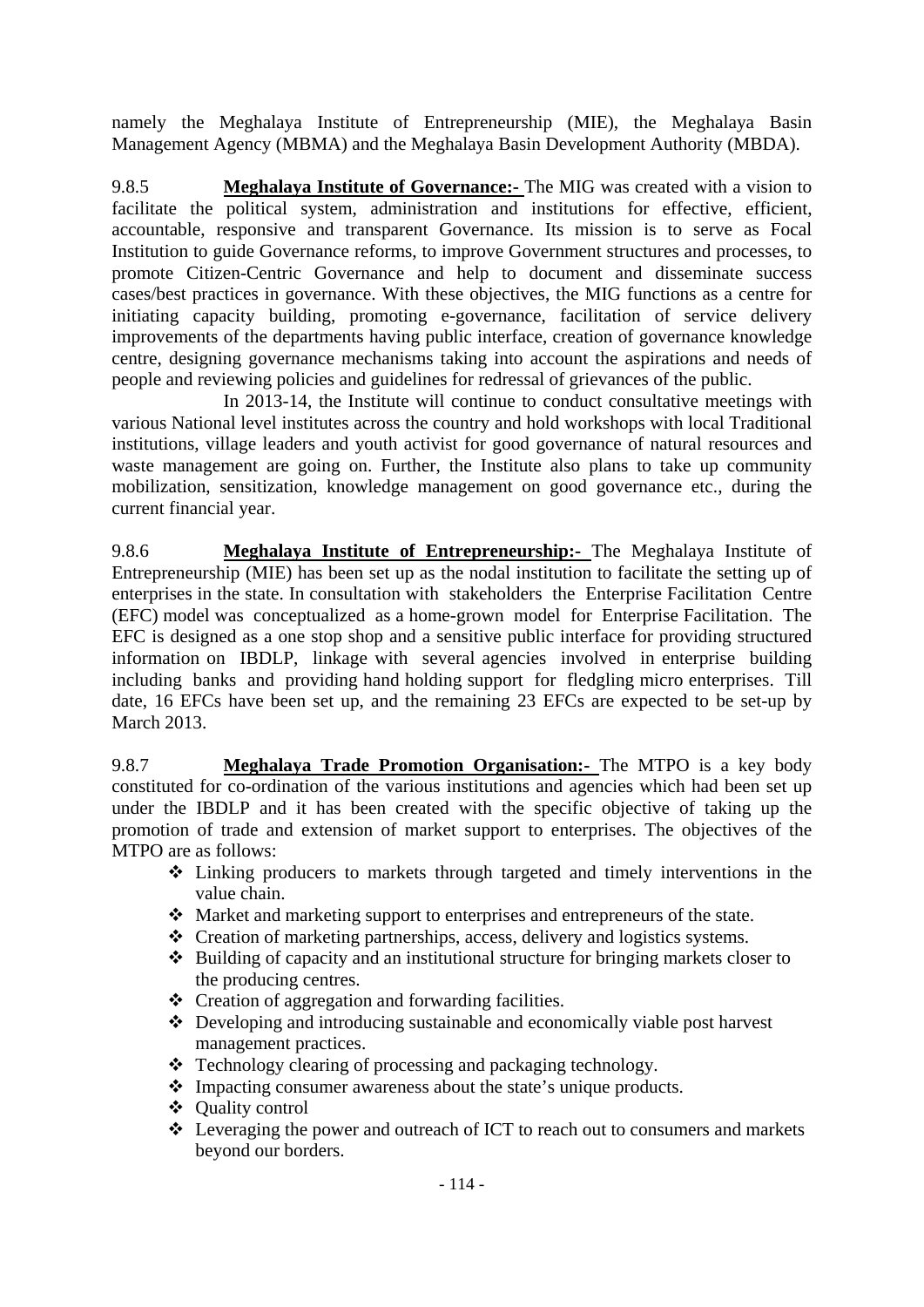| <b>Major Head /Minor</b><br><b>Head of</b><br><b>Development</b><br>(Scheme-wise)              | <b>Eleventh</b><br>Plan<br>Projected | <b>Eleventh</b><br>Plan<br><b>Actual</b><br>Expendi- | <b>Annual</b><br>Plan<br>$(2011-12)$<br><b>Actual</b> | 12th Plan<br><b>Tentative</b><br>Projected<br>Outlay | <b>Annual Plan</b><br>2012-13<br><b>Proposed</b><br>Outlay |                            | <b>Annual</b><br>Plan<br>2013-14<br><b>Proposed</b> |
|------------------------------------------------------------------------------------------------|--------------------------------------|------------------------------------------------------|-------------------------------------------------------|------------------------------------------------------|------------------------------------------------------------|----------------------------|-----------------------------------------------------|
|                                                                                                |                                      | ture                                                 | <b>Expenditu</b><br>re                                |                                                      | <b>Approved</b><br>Outlay                                  | Anti<br><b>Expenditure</b> | Outlay                                              |
| Programme<br>Unit<br>Management<br>District<br>(including)<br>Units)                           | 0.00                                 | 3678.00                                              | 2178.00                                               | 10000.00                                             | 1500.00                                                    | 1500.00                    | 2500.00                                             |
| <b>Missions</b><br>under<br>IBDLP/<br>Enterprise<br>Development/<br><b>Livelihood Missions</b> | 0.00                                 | 4010.00                                              | 4010.00                                               | 300000.00                                            | 3906.00                                                    | 3906.00                    | 14950.00                                            |
| of<br>Institute<br>Entrepreneurship                                                            | 0.00                                 | 1500.00                                              | 1500.00                                               | 5000.00                                              | 500.00                                                     | 50.00                      | 1000.00                                             |
| of<br>Institute<br>Governance                                                                  | 0.00                                 | 1500.00                                              | 1500.00                                               | 5000.00                                              | 100.00                                                     | 50.00                      | 500.00                                              |
| <b>Financial Inclusion</b>                                                                     | 0.00                                 | 3000.00                                              | 1500.00                                               | 17000.00                                             | 1500.00                                                    | 1500.00                    | 1500.00                                             |
| Infrastructure<br>Development Board                                                            | 0.00                                 | 0.00                                                 | 0.00                                                  | 52000.00                                             | 20900.00                                                   | 20900.00                   | 12545.00                                            |
| with<br>Convergence<br><b>MGNREDA</b>                                                          | 0.00                                 | 1950.00                                              | 1950.00                                               | 15000.00                                             | 0.00                                                       | 0.00                       | 0.00                                                |
| Trade<br>Promotion/<br><b>Market Access</b>                                                    | 0.00                                 | 0.00                                                 | 0.00                                                  | 7000.00                                              | 200.00                                                     | 50.00                      | 350.00                                              |
| Cutting<br>Cross<br>for<br>infrastructure<br>missions                                          | 0.00                                 | 0.00                                                 | 0.00                                                  | 0.00                                                 | 0.00                                                       | 0.00                       | 2100.00                                             |
| <b>TOTAL</b>                                                                                   | 0.00                                 | 15638.00                                             | 12638.00                                              | 411000.00                                            | 28606.00                                                   | 27956.00                   | 35445.00                                            |

9.8.8 The detail scheme wise break up of the  $11<sup>th</sup>$  Plan and proposed outlay for the  $12<sup>th</sup>$  Plan are as indicated below:-

### **9.9 LIVELIHOOD IMPROVEMENT PROJECT FOR THE HIMALAYA MEGHALAYA CHAPTER**

9.9.1 This is a project taken up during the  $11<sup>th</sup>$  Plan with an outlay of  $\dot{ }$  11000.00 lakhs and the actual expenditure incurred was 9667.00 lakhs, out of which Central Share was `8131.00 lakhs and States' share was `1536.00 lakhs The Approved Outlay for 2012-13 was  $\degree$  415.00 Lakhs and the entire amount is expected to be fully utilized. The first phase of the Project is on the process of winding up. **An Outlay of** ` **200.00 lakhs only is proposed as a token provision for the Annual Plan 2013-14** for the new schemes/ second phase of LIPH which is yet to be approved by the Ministry of Finance and Ministry of External Affairs, G.O.I.

The Meghalaya Livelihood Improvement Project for the Himalaya (MLIPH) is a joint initiative of the Government of Meghalaya (GOM), and the International Fund for Agricultural Development (IFAD). This Project is being implemented by the Meghalaya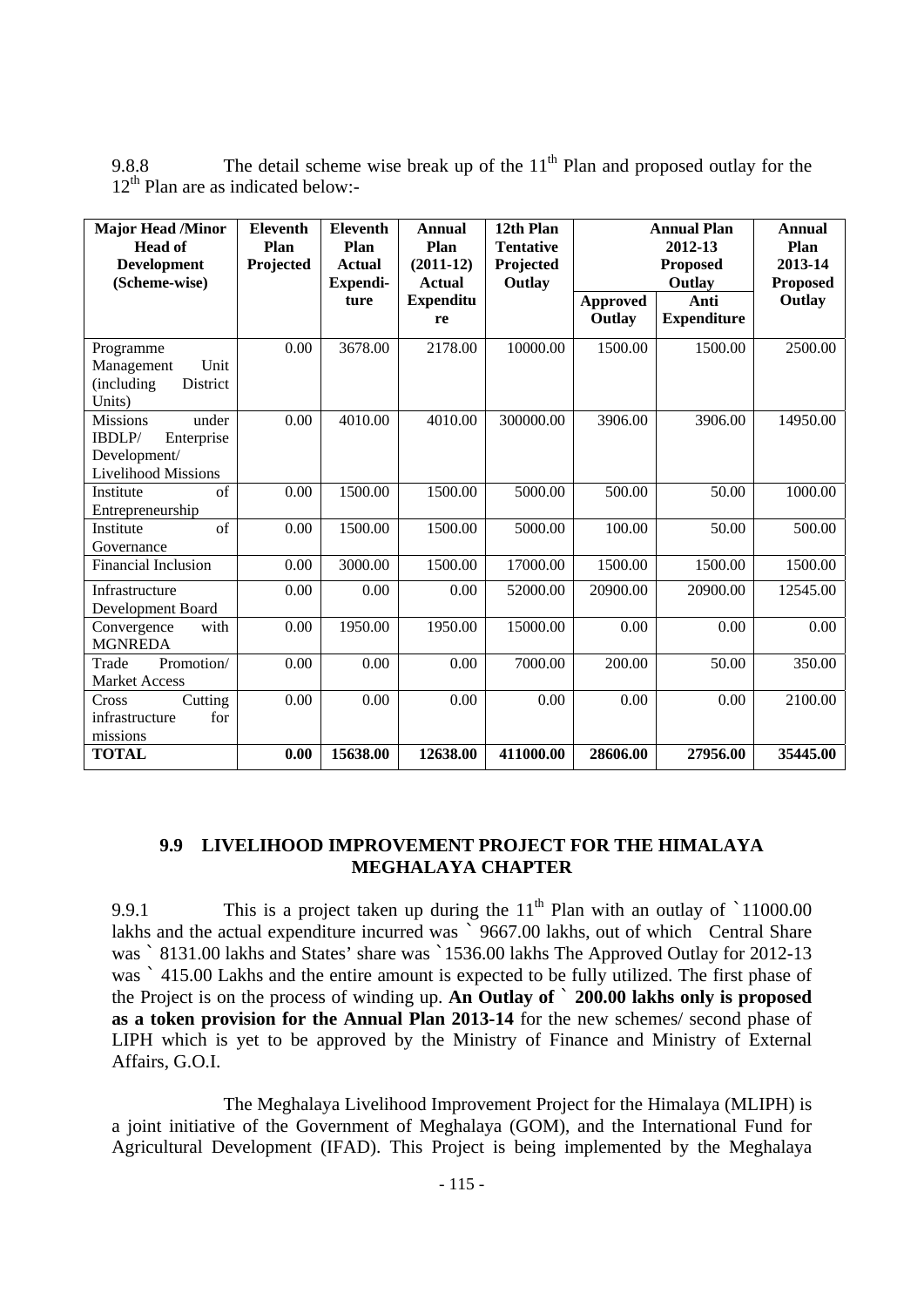Rural Development Society; a Society registered under the Meghalaya Societies Registration Act XII of 1983 and was declared effective from 23<sup>rd</sup> September 2004 for an eight years implementation period starting from October 2005 an ending on October 2012. The objective of the programme is for development of services that will link households based livelihood activities with the larger economy. The Department of Economic Affairs in the Ministry of Finance at the Central Level and the Planning Department in Meghalaya are the nodal agencies for the project.

9.9.2 The component- wise achievements of the Livelihood Improvement Project for the Himalayas during the Eleventh Plan are briefly given below:

i) **Empowerment Capacity** –Building of Communities and Support Organizations: Communities in 656 villages was mobilized leading to the formation of 1712 SHGs (515 male, 861 female, 336 mixed). The total profit earned by the groups from IGAs was Rs. 33.70 lakhs and the total group savings mobilized by the above SHGs was Rs. 95.58 lakhs A Strong Convergence with the District Administration under NREGA was developed to address Soil and Water management for crop enhancement and water availability. Block Level Resource Centres (BLRC) was formed and Cluster Level Management Committees (CLMCs) was instituted so that communities can be more involved in the management of the centre. Groups were mobilized for taking up income generating activities such as seasonal vegetable cultivation, improved method of pig rearing, improved agricultural practices of rice cultivation (System for Rice Intensification), silk rearing and related activities. 92.07% of women sample respondents reported a satisfactory to highly satisfactory change in the level of empowerment as per study undertaken and interventions to address Women's Drudgery include introduction of Improved Chullas, Low cost sanitation, Spinning machines, Low cost shed for women stone breakers, Rice milling machines, etc. undertaken.

ii) **Livelihood Enhancement and Development** focusing on organic agriculture/ shifting cultivation, livestock/ animal husbandry/ fisheries, forestry including: non-timber forest products, medicinal and aromatic plants, agro-forestry, and other natural products, enterprise related soil and water related activities and a number of other off-farm opportunities such as eco tourism, alternative fuels and finally establishing forward, backward and horizontal linkages. Market linkage for enterprises like Poultry, Arecanut, Piggery, Cashewnut have made a lot of impact on the livelihoods of the members of the Groups. 47.62% of HHs in the project villages has reported an increase in income from agricultural production as per study undertaken.

(iii) **Livelihood Support Systems Development** through a SVCC that will mobilize demonstrations; arrange for the provision of rural financial services and other business development services; facilities backward and forward linkages with the wider economy; and Partnership between MRDS-LIFCOM - GoM and SBI has been initiated to introduce BC Model (Business Correspondence Model) in the remotest villages where there is no banking facilities - project strategy for inclusion of the poorest of the poor in accessing credit. A system of joint grading of SHGs by Banks (SBI, MCAB & MRB)and MRDS was formalized according to laid down parameters. MRDS-LIFCOM has tied up with SBI Life Insurance Corporation Ltd for a product called "Grameen Shakti" for SHGs. A total of 2816 individuals are insured so far. Technical Resource Support Groups (TRSG) comprising of representatives from Line Deptt and research institutions were formed in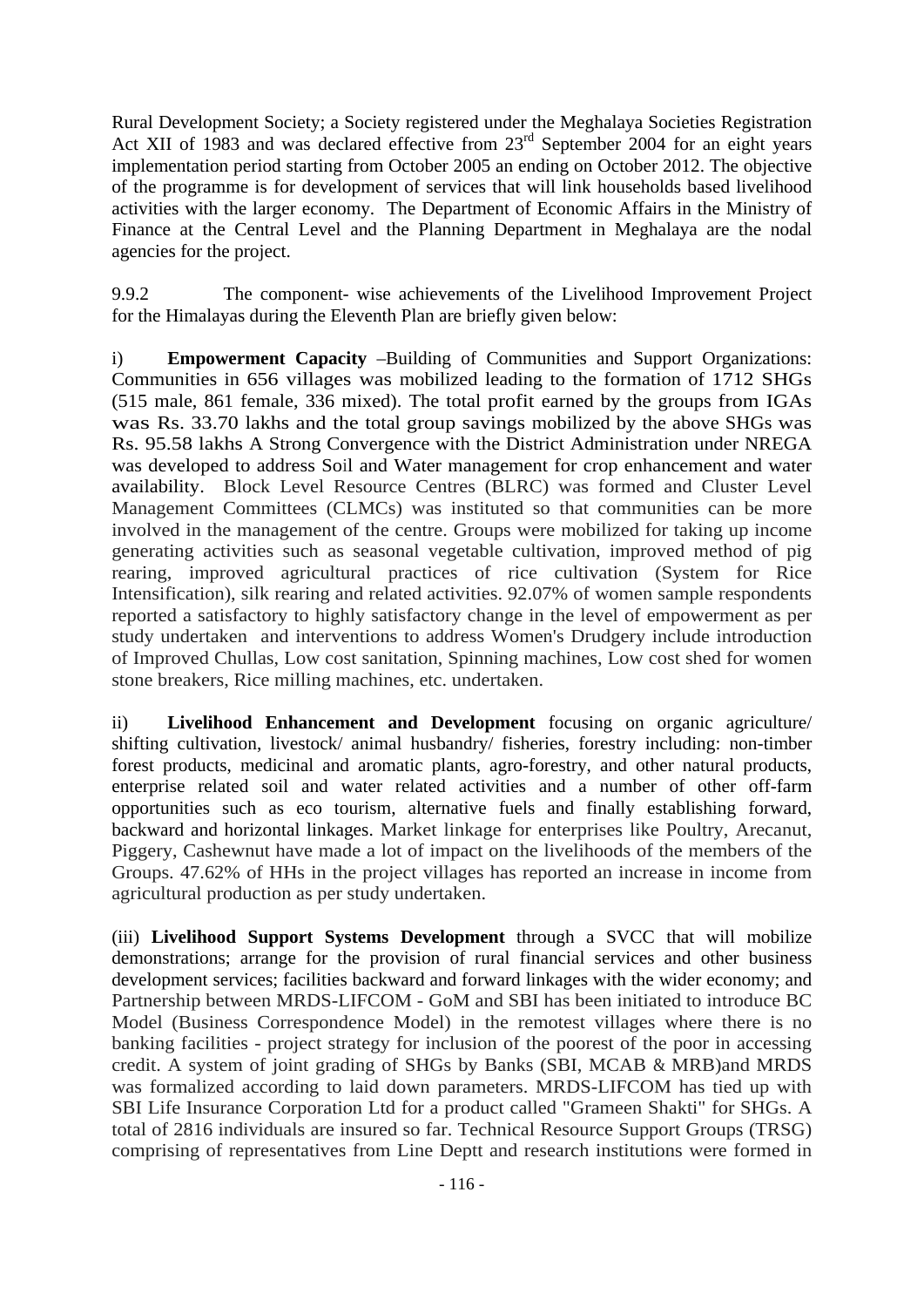all Districts for providing inputs in terms of technical viability, cost estimates and economic feasibility of the community plans. Subsequent identification and training of village/community level service providers/CRPs (livestock promoters/Para-Vets, village level was initiated. Awareness Camps to sensitize farmers on AGMARK Certification & Rural Godown Scheme were undertaken in partnership with Department of Marketing and Inspection, Ministry of Agriculture Government of India and process of AGMARK Certification for turmeric certification in Jaintia Hills is underway.

#### **Rural Finance**

.

| No. of SHGs with Savings Linkage (S/BA/c)     | 1360                    |  |  |
|-----------------------------------------------|-------------------------|--|--|
| No of SHGs Graded                             | 1012                    |  |  |
| Seed Capital Disbursed                        | Rs. 63.33 lakhs         |  |  |
| No of SHGs linked to banks for loans          | 696                     |  |  |
| Amount of loans leveraged from banks (Direct) | <b>Rs. 21.98 Crores</b> |  |  |
| <b>Total Savings of SHGs:</b>                 | Rs. 95.58 lakhs         |  |  |
| Amount utilized for internal lending          | Rs. 95.83 lakhs         |  |  |

(iv) **Project Management**, including the establishment of the project management and DMUs, strategy development and addressing of policy issued and demonstrating technologies to reduce women's drudgery. Project M&E Plan was designed and implemented and staff at all levels was trained. RIMS/Annual Status Reports were submitted regularly and Concurrent annual surveys with selected indicators including income and food security to track changes were conducted and reported. A System of tracking physical and financial achievement was developed and appropriate strategy for sharing information and knowledge on livelihoods activities at the village meetings, among village activity groups, village and cluster level was developed and initiated.

The Project was implemented in 15 blocks in five Districts of the State, namely, 4 Blocks in East Khasi Hills, 3 Blocks in Jaintia Hills, 2 Blocks in Ri-Bhoi, 3 Blocks in East Garo Hills and 3 Blocks in South Garo Hills District and approximately 30,000 households has been covered.

#### **9.10. MEGHALAYA INTEGRATED RURAL DEVELOPMENT PROJECT (M.I.R.D.P)**

 The Meghalaya Integrated Rural Development Project (MIRDP) is a new programme proposed to be launched by the State Government as a follow up to the programmes taken up by the Meghalaya Rural Development Society (MRDS). The Programme has been submitted to the Government of India for external funding from IFAD.

 The mission of the project is to '*empower the rural poor by leveraging natural resources and catalyzing convergence with Government programs for creating enabling conditions for entrepreneurship and livelihood opportunities to flourish'*.

 The project aims to create primary/ additional livelihood opportunities for one lakh families covering approximately 0.05 million people linking them with value chains